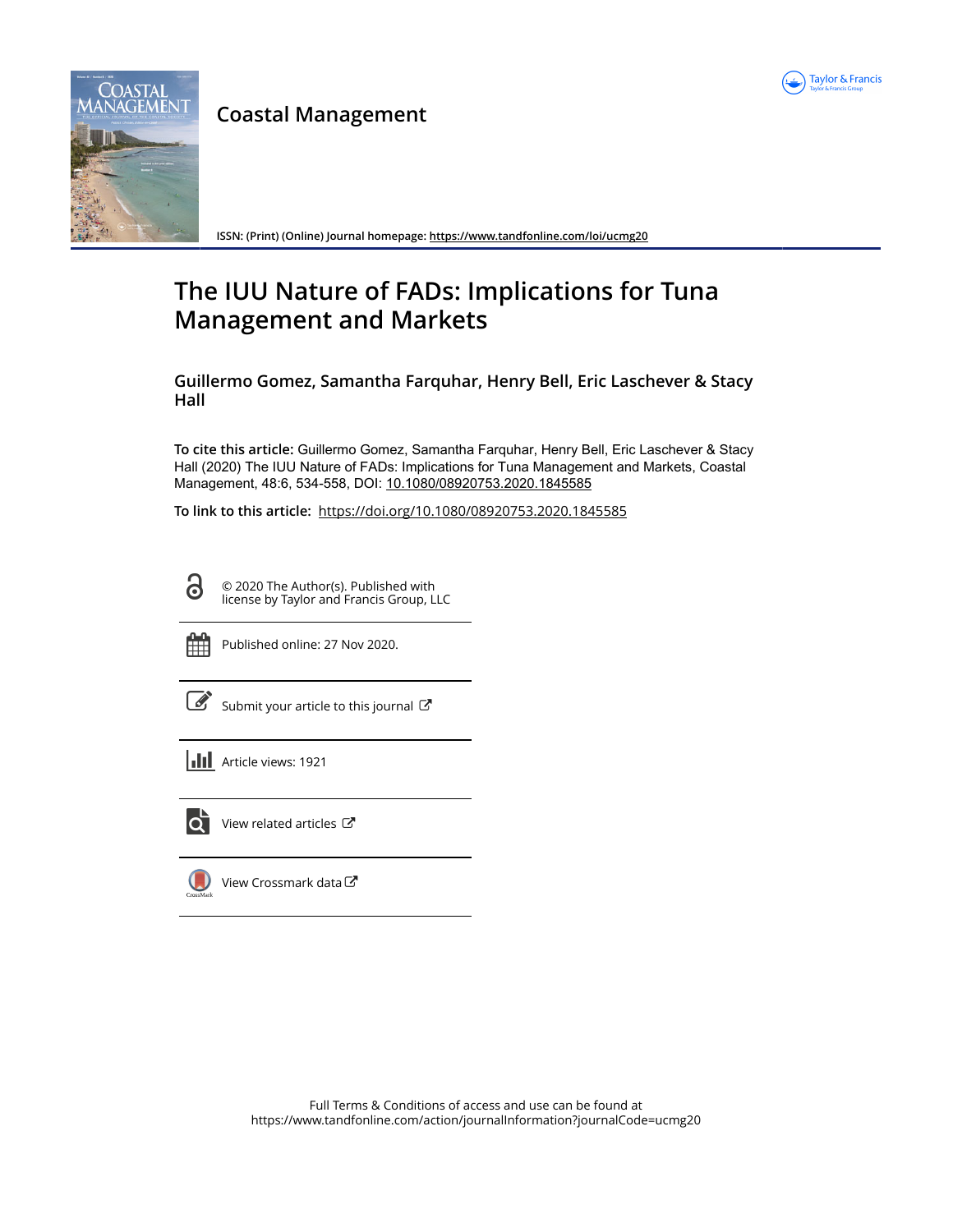COASTAL MANAGEMENT 2020, VOL. 48, NO. 6, 534–558 https://doi.org/10.1080/08920753.2020.1845585



# OPEN ACCESS **(A)** Check for updates

## The IUU Nature of FADs: Implications for Tuna Management and Markets

Guillermo Gomez<sup>a</sup>, Samantha Farquhar<sup>b,c</sup>, Henry Bell<sup>d,e</sup>, Eric Laschever<sup>e</sup>, and Stacy Hall<sup>a</sup>

<sup>a</sup>Gomez-Hall Associates, Fisheries and Environmental Consultants, Seattle, Washington, USA; <sup>b</sup>Integrated Coastal Sciences, East Carolina University, Greenville, North Carolina, USA; Coastal Studies Institute, Wanchese, North Carolina, USA; <sup>d</sup>Sea Education Association, Woods Hole, Massachusetts, USA; <sup>e</sup>School of Marine and Environmental Affairs, University of Washington, Seattle, Washington, USA

#### ABSTRACT

World tuna catches reached 5.2 million metric tons in 2018, more than doubling since the early 1990s, primarily due to the introduction of Fish Aggregating Devices (FADs). The widespread use of drifting FADs has increased the economic efficiency of the fleet by making it easier to aggregate and locate tuna schools, but at a high ecological cost, including: significant catches of juvenile tunas; bycatch of endangered, threatened and protected species; and "ghost fishing," marine pollution, and sensitive habitat destruction by abandoned FADs. Recent analysis indicates that most deployed FADs are eventually lost, stolen, beached, or abandoned, continuing their destructive impacts. This paper examines the legal regime, market forces, and other factors that frame FAD use. We demonstrate that, because deployed FADs are legally considered to be fishing, when they drift into closed areas or otherwise contravene national or international agreements or regulations, they are Illegal, Unreported, and/or Unregulated (IUU); vessels using such FADs are therefore IUU. We suggest that introducing a transparent FAD ownership tracking system and requiring FAD owners to mitigate their impacts could substantially improve the effectiveness of tuna Regional Fisheries Management Organizations (RFMOs) and redirect market incentives to properly support tuna management.

#### **KEYWORDS**

FAD-Free tuna; FAD impacts; FAD liability; FAD ownership; IUU; tuna markets; tuna RFMO management; tuna sustainability

#### Introduction

World catches of the main market species of tuna<sup>1</sup> reached 5.2 million metric tons in 2018, more than doubling since the early 1990s. Much of this growth is attributable to the introduction of drifting Fish Aggregating Devices (FADs), which have allowed the international tuna purse seine fleet to more efficiently aggregate, locate, and catch schools of tuna throughout the world's oceans (Dagorn et al. 2013; Hall and Roman 2013). A FAD is a man-made object consisting of a floating raft supporting hanging nets and/or ropes, usually with an attached, sonar-equipped satellite buoy to allow

 $\odot$  2020 The Author(s). Published with license by Taylor and Francis Group, LLC

CONTACT Guillermo Gomez a gomezhall@gmail.com comez-Hall Associates, Fisheries and Environmental Consultants, Seattle, WA, USA

This is an Open Access article distributed under the terms of the Creative Commons Attribution-NonCommercial-NoDerivatives License ([http://creativecommons.org/licenses/by-nc-nd/4.0/\)](http://creativecommons.org/licenses/by-nc-nd/4.0/), which permits non-commercial re-use, distribution, and reproduction in any medium, provided the original work is properly cited, and is not altered, transformed, or built upon in any way.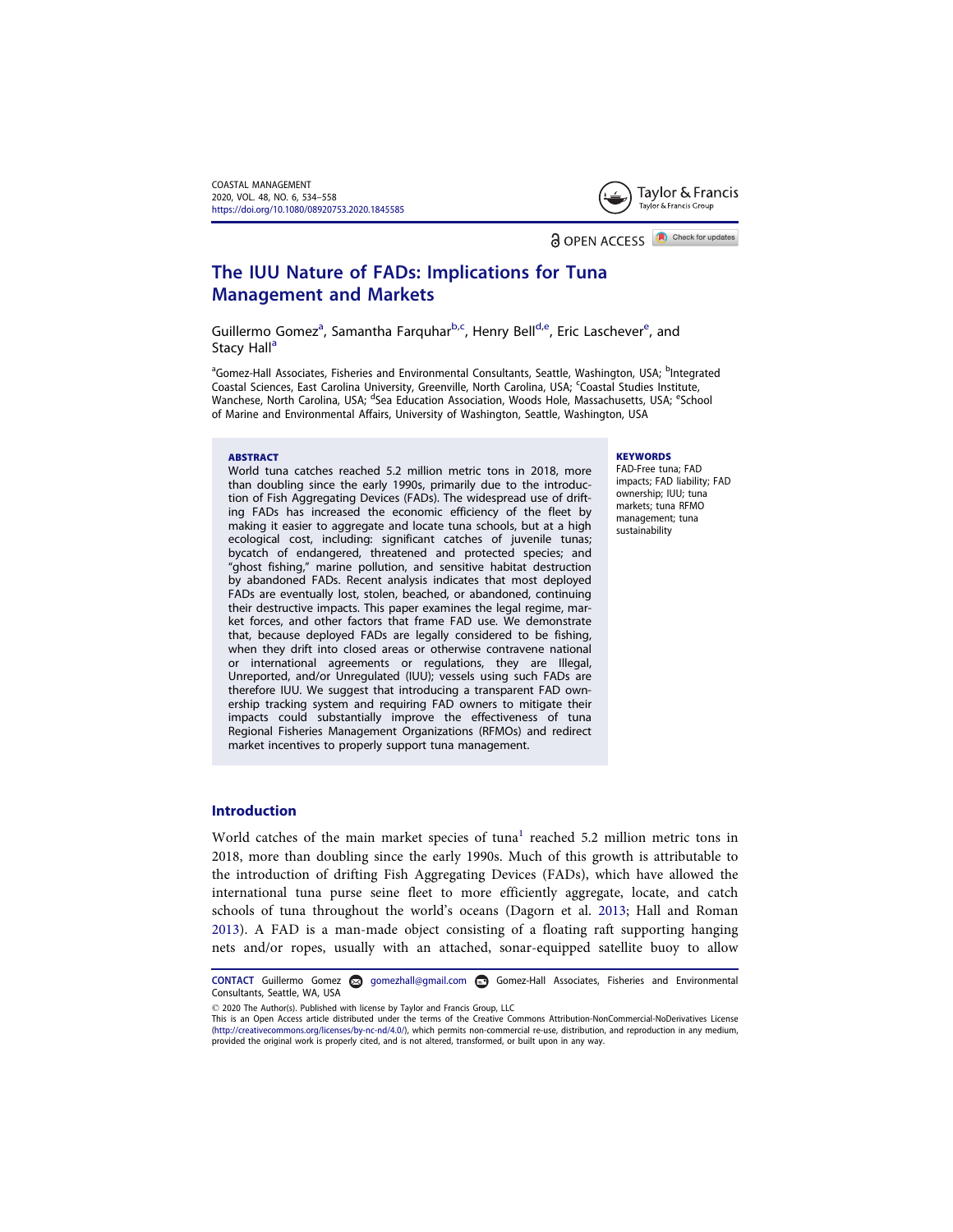tracking of its location and the amount of tuna aggregated beneath. FADs may be anchored, but the vast majority are drifting; this paper exclusively focuses on drifting FADs.

While the widespread use of drifting FADs has increased the economic efficiency of the fleet, this has come at a high ecological cost. The major negative impacts resulting from fishing on FADs are:

- Significant catches of juvenile tunas, impacting the overall condition of the targeted stocks (Fonteneau, Pallares, and Pianet 2000; Leroy et al. 2013);
- ! Bycatch of endangered, threatened and protected (ETP) species such as sharks, turtles, rays, and others, which are incidentally caught in the process (Romanov 2002; Chanrachkij, Siriraksophon, and Loog-On 2009; Amandè et al. 2011; Gilman 2011; Filmalter et al. 2013; Gaertner et al. 2015; Moir Clark et al. 2015; Eddy, Brill, and Bernal 2016; Blasi, Roscioni, and Mattei 2016; Castro et al. 2020);
- ! Creating possible "ecological traps," or negative impacts to the distribution, migration, and reproductive ability of tuna stocks, as FADs attract tunas into habitats that provide less food or are otherwise less hospitable (Dagorn et al. 2013; Hallier and Gaertner 2008);
- ! "Ghost fishing" by accidentally or deliberately abandoned FADs that have drifted too far away to be useful, the impacts of which are difficult to measure (Chanrachkij and Loog-On 2003; Smolowitz 1978) 2 ;
- ! Destruction of sensitive coral reefs and other sensitive habitats by drifting FADs (Zudaire et al. 2018);
- ! Marine pollution from FADs that have been lost, beached, or sunk (Moir Clark et al. 2015; Zudaire et al. 2018; Banks and Zaharia 2020; Sinopoli et al. 2020); and
- ! Unauthorized and unsupervised "fishing" as the FADs drift in and out of the Exclusive Economic Zones (EEZs) of Coastal States, Marine Protected Areas (MPAs), and/or areas "closed" to FADs by Regional Fisheries Management Organizations (RFMOs; Arias and Pressey 2016; Hanich et al. 2019).

Thus, current proliferation of FADs is negatively impacting both tuna stocks and the environment and is placing at risk the future availability of tuna in the market. A recent analysis of FAD data gathered in the western and central Pacific estimated that only 10 percent of deployed FADs are retrieved by fishing vessels, with the remainder lost, beached, or left to drift at sea (Escalle et al. 2019). As we demonstrate in this paper, current actions taken by Coastal States, RFMOs, Non-governmental Organizations (NGOs), and tuna retailers are not effectively addressing this problem.

We argue that the inability of tuna RFMOs to manage and mitigate the negative impacts of FADs is primarily due to the fact that FAD ownership is not clearly identified and tracked. Because no one openly accepts ownership of deployed FADs, no one is or can be held responsible for mitigating the adverse impacts noted above.

We point out that RFMOs generally do not consider FADs as fishing devices in and of themselves or treat regulatory infractions by FADs as Illegal, Unreported, and/or Unregulated (IUU).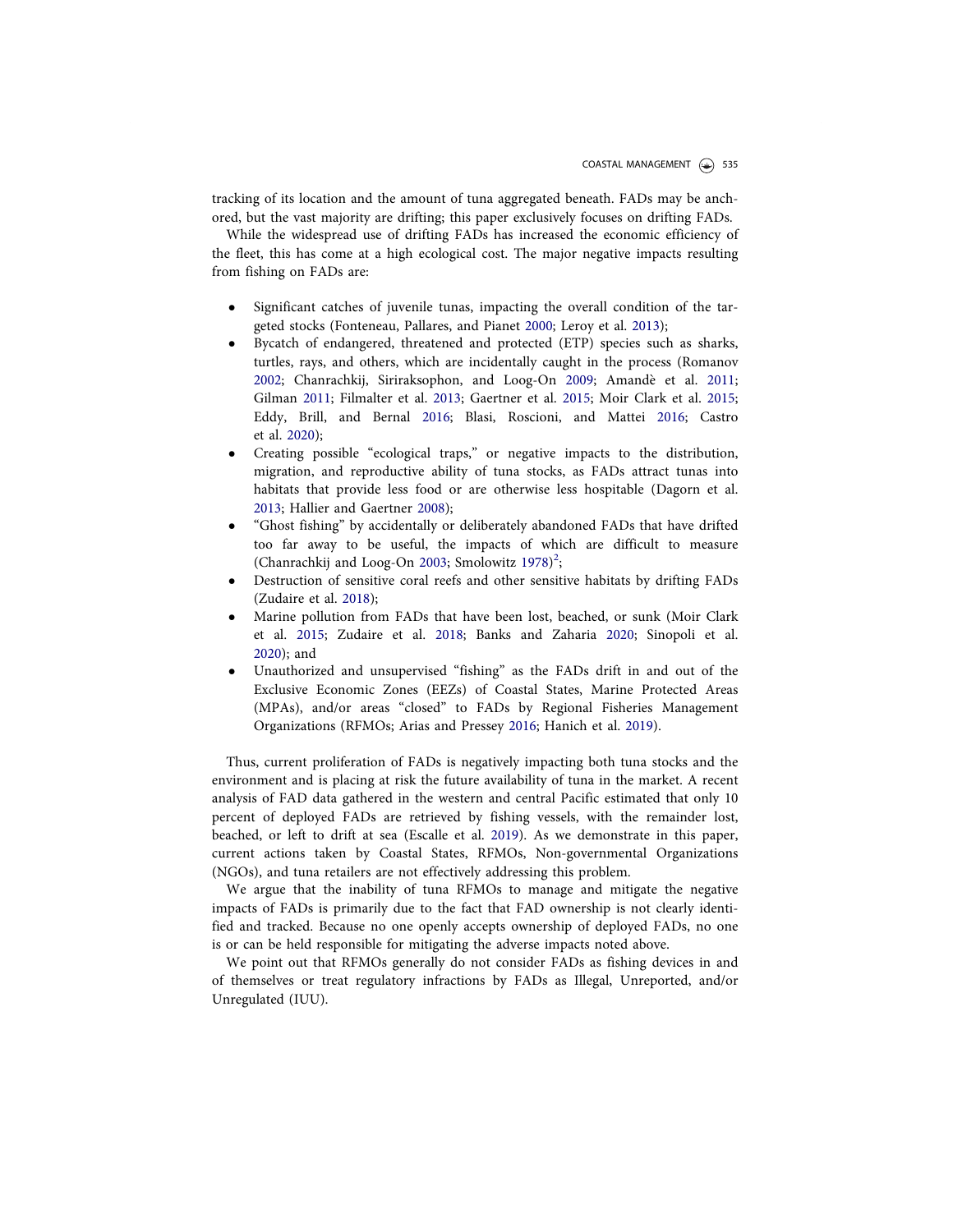## 536 (C) G. GOMEZ ET AL.

At the same time, market incentives that could serve to deter misuse of FADs and improve the long-term viability of tuna stocks are instead concealing and supporting unsustainable tuna fishing and management practices. Market forces (in this case, driven primarily by the RFMO "IUU Vessel Lists" and sustainability programs such as the Marine Stewardship Council's [MSC] certification) that have worked in other contexts to align fishing behavior with conservation objectives have failed with respect to FADs; this is due to a misunderstanding of the concept of IUU as it applies to FADs, as well as the way market choices have been framed as "FAD-Caught" vs. "FAD-Free" tuna.

We demonstrate in this paper that the legal framework for identifying FADs as fishing devices and treating their regulatory infractions as IUU is already firmly in place. Thus FADs, drifting and "fishing" without permission in EEZs and closed areas while they continue to aggregate undersized fish and cause other environmental damage, often contravene international agreements, national laws, and tuna fisheries management regulations and are therefore IUU. We show how Coastal States and RFMOs have been attempting to manage proliferating FADs but have not taken full advantage of the concept of IUU.

We argue that, without consequences for FAD misuse, individual FAD owners and other industry players have little incentive to stop the proliferation of FADs and their associated impacts on the environment and on the future abundance of tuna. Recognizing the IUU nature of FAD fishing does not necessarily mean, however, that drifting tuna FADs should be banned. On the contrary, this paper suggests that the introduction of a transparent system for assigning and tracking FAD ownership and associated liability in real time could substantially improve RFMO effectiveness and redirect market incentives to properly support tuna management. Identifying FAD owners and requiring that they mitigate their impacts would ensure the long-term survival of tuna stocks and provide truly sustainable tuna to satisfy market demand.

### Purse seine fishing on FADs

Of the total world catch of the major market species of tunas in 2018, tropical tunas caught by approximately 650 purse seiners accounted for 2.4 million metric tons (92% of all tunas caught by this gear type). The West-Central Pacific (44%) and Eastern Pacific Ocean (22%) areas jointly produced most of the global purse seine catches of tropical tunas, with the Indian and Atlantic Oceans contributing 19% and 13%, respectively. This production is the source of most canned tuna.<sup>3,4</sup>

Most of the 650 vessels in the industrial purse seine fleet depend substantially on the use of FADs (Davies, Mees, and Milner-Gulland 2014; ISSF 2020; Maufroy et al. 2017). This practice reduces the time needed to search for tunas and significantly reduces fuel costs, which constitute the main component of fishing costs (Suuronen et al. 2012). This reduced searching time allows tuna vessels to make more fishing trips per year, effectively increasing the fishing capacity of the fleet (Fonteneau, Pallares, and Pianet 2000; Hall and Roman 2013).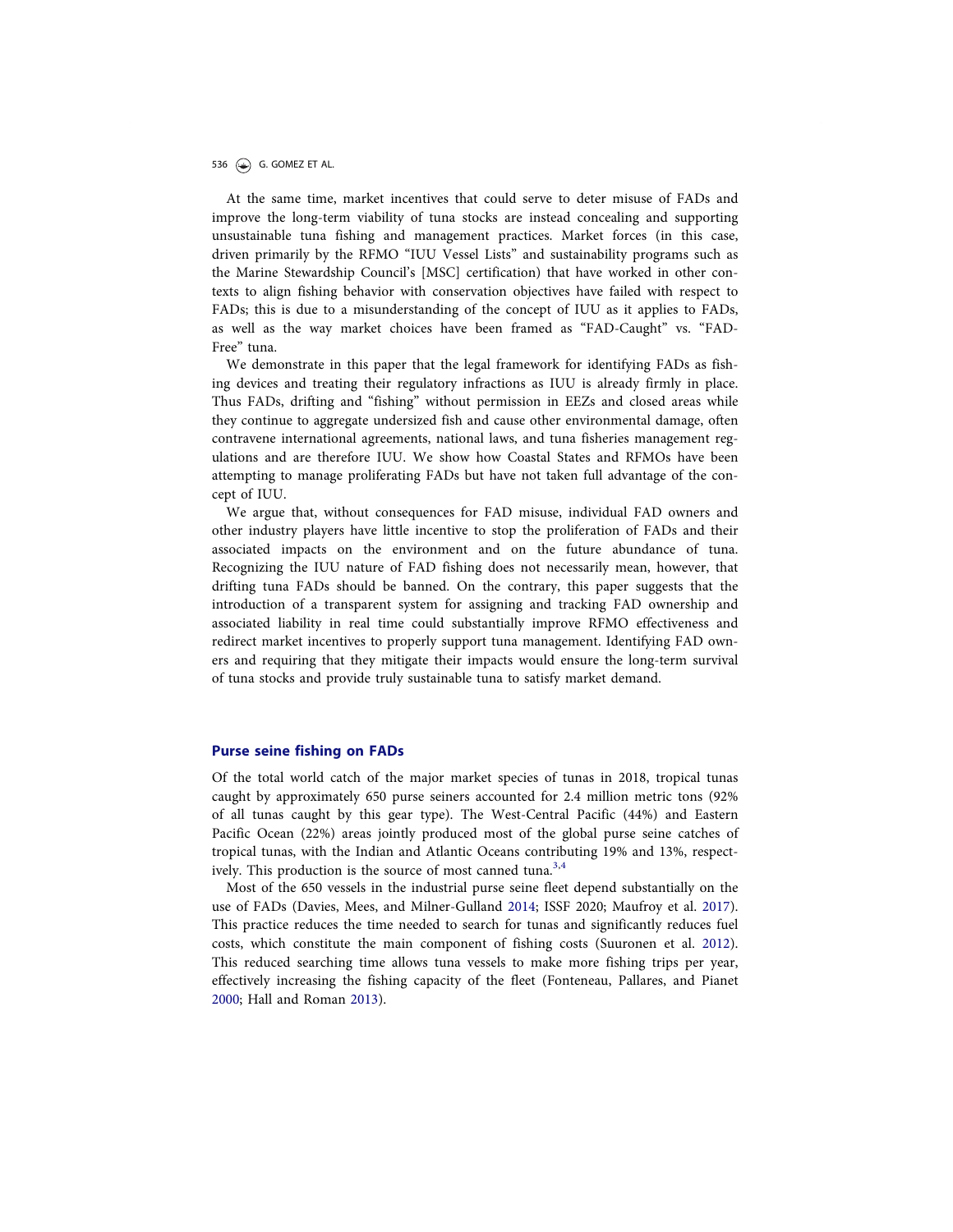The actual numbers of FADs in the world oceans is not known. In 2015, Pew Charitable Trusts estimated the number to be around 121,000 FADs, but it is likely that a greater number are present today (Gershman, Nickson, and O'Toole 2015).

## What is a FAD?

A drifting FAD is a man-made device designed to attract fish. It is usually composed of: (1) a floating structure or raft made of bamboo or PVC that stays on or near the surface of the ocean and has an appendage, usually consisting of large pieces of used fishing net that hang below the raft; and (2) a state-of-the-art satellite buoy that allows the vessel owner/operator to track the location of the FAD by GPS and determine, via an echosounder, the biomass, and some cases, the species composition of tunas aggregated underneath<sup>5</sup> the FAD (Dagorn et al. 2007).<sup>6</sup>

Several theories exist as to why tropical tuna species tend to associate with floating objects such as FADs. They may use floating objects as indicators of food-rich, environmentally productive areas (Gooding and Magnuson 1967) or as meeting points to develop larger schools and gain protection against pelagic predators (Dagorn and Freon 1999). Adult tunas typically begin arriving on a FAD within one or two weeks of its deployment, although fishermen usually leave FADs to drift for at least a month to aggregate a sufficient amount of tuna to make the catch worthwhile (Dagorn et al. 2007; Orue et al. 2019).

FADs are relatively inexpensive to build; in U.S. dollars, the floating materials cost about \$120, the satellite buoy costs around \$1000, and the annual fee for the satellite service is approximately \$4,000 per FAD (M. Silva, tuna vessel owner, personal communication, May 2020). On average, about 35 tons of tuna (Lopez et al. 2020) valued at \$1,000 per ton (GLOBEFISH 2020) are caught per set on a FAD, and a vessel may monitor anywhere between 100 and 300 FADs at a time (Gershman, Nickson, and O'Toole 2015). Thus, a relatively low investment of around \$5,200 for a FAD (in the context of regular fishing costs) can yield a gross income of \$35,000 dollars or more in one single set.

Vessels regularly carry spare satellite buoys and materials on board to build and deploy new FADs. The life of a FAD may vary from about 3 months up to 2 years, depending on many factors. In general, for all three ocean areas, it is estimated that 4 out of 10 FADs deployed are stolen; 3 out of 10 are lost or deliberately abandoned (drift too far away from the vessel to make it attractive to be pursued); and only 3 out of 10 deployed FADs remain available to be monitored and set upon (Faustino Velasco, Satlink, and Amaia Ormaechea, Zunibal, personal communications, April 2019)<sup>7</sup>. When FADs are stolen, abandoned, or lost, vessel owners stop paying for satellite communication services and/or can cheaply replace them. Like other "disposable" items, the low cost and attractive cost/benefit ratio of FADs have resulted in their extensive and rapidly expanding use in the world's tuna fisheries (Gershman, Nickson, and O'Toole 2015).

Depending on what happens to the FAD, its owner can request that the satellite communication Service Provider remotely activate, deactivate, or reactivate the FAD's satellite functions, thus choosing when to pay the fees for communication services, which helps to maximize economic returns (Escalle et al. 2019). Vessel owners value FAD information highly and keep it confidential, since it provides a strategic competitive edge.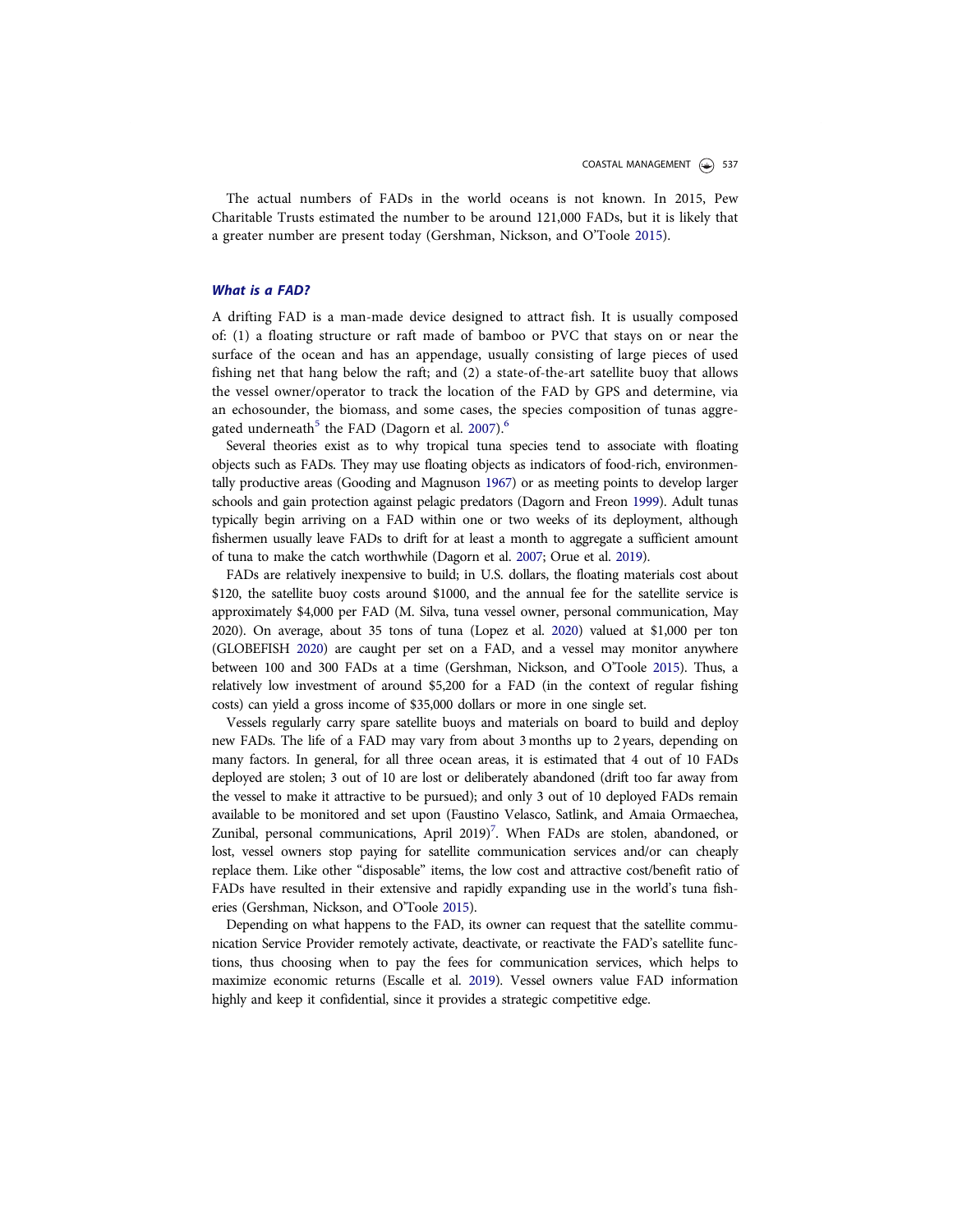538 (.) G. GOMEZ ET AL.

#### FAD-Caught vs. FAD-Free tuna purse seine fishing operations

Once the amount of fish aggregated beneath a FAD is determined to be economically attractive (via echosounder data transmitted by the satellite buoy), the vessel travels to the FAD's location. The vessel generally sets its nets around the FAD before daybreak because tunas tend to congregate more during the night. Once the set is completed, the FAD is left to start collecting fish again and the tuna seiner moves to another FAD. Tuna caught this way is referred to by RFMOs and identified in the market as "FAD-Caught tuna."

While traveling from one FAD to another, fishermen also use powerful binoculars to search for free-swimming tuna schools (unassociated with a FAD) feeding on the surface. These schools tend to be associated with flocks of seabirds also feeding on the same school of small fish; vessels supplement their binocular searches with bird radars, which are designed to detect flocks of birds as much as 60 miles away. Finding and setting the nets around free-swimming schools can only be done during daylight hours (unlike setting on FADs). This unassociated catch is recorded by RFMOs and identified in the market as "FAD-Free tuna".

It should be noted, however, that the concept of FAD-Free tuna has been interpreted in various ways. In general, to be "FAD-Free," a set around a free-swimming school should not have any association with a man-made FAD or a natural floating object. "FAD-Free" has been interpreted by some RFMOs (Atuna 2017), however, as a set made around tunas that are at least one nautical mile away from a FAD (e.g., Western and Central Pacific Fisheries Commission [WCPFC] CMM2008-01). This definition does not appear to be aligned with scientific best practices, which suggest that a distance of 2 to 5 miles from a FAD would be more appropriate to ensure that the free-swimming school lacks any association with a FAD (Moreno, Herrera, and Moron 2016).

The "one-mile" interpretation has also been used in the context of the MSC sustainability certification program to differentiate potentially MSC-certifiable FAD-Free tuna from generally non-certifiable FAD-Caught tuna in the West-Central Pacific<sup>8</sup> (WCPFC 2009; Moreno, Herrera, and Moron 2016).

In some cases, onboard human observers play an important role in distinguishing between "FAD-Free" and "FAD-Caught" tuna, although they often face difficulties in doing so (Moreno, Herrera, and Moron 2016). Sea conditions and the low profile of FADs in the water may interfere with observers' ability to accurately establish the distance between a school and a FAD. In addition, according to the NGO Human Rights at Sea International Ltd (Human Rights at Sea International Ltd 2020), observers may experience pressure to declare a set "FAD-Free," given the price differential of \$100 to \$150 dollars per ton compared to "FAD-Caught" tuna.

Furthermore, vessels that make sets around free swimming schools during a trip often make sets around FADs, too, and even though the tuna caught by the two different types of sets may be kept in separate fish wells (for certification and/or marketing purposes), the entire fishing operation is strongly linked to FAD use<sup>9</sup> (Moreno, Herrera, and Moron 2016).

The issues associated with the term "FAD-Free" described here have important implications for tuna markets and management; these are discussed in subsequent sections.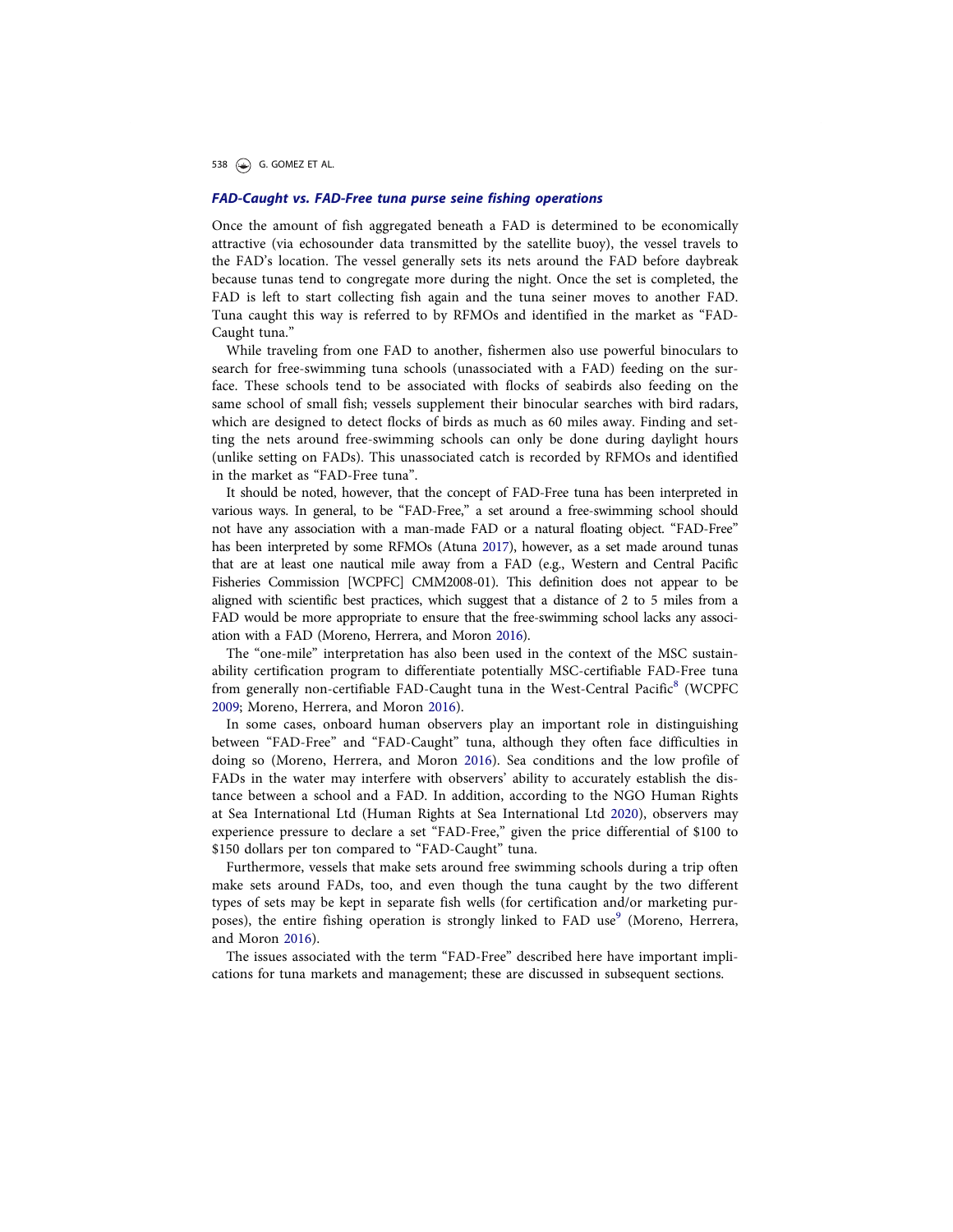#### Other operational considerations

Fishermen can be opportunistic. If they find a FAD deployed by another vessel, they commonly set their net around it, collect the fish, and replace the satellite buoy of the prior owner with their own to facilitate future tracking of the FAD. This "pirating" of FADs can lead to conflict among fishermen (Defoe 2004). On a similar opportunistic basis, they may also catch tuna that have aggregated around "natural floating objects" such as dead whales, shark whales, kelp beds, or logs. These sets are categorized by the RFMOs under terms such as "natural object, log and/or associated sets", but fishermen usually place satellite buoys on the objects after setting on them, effectively converting these natural floating objects into man-made FADs going forward.

With the exception of the Eastern Pacific Ocean area, tuna seiners around the world also use support $10$  vessels in their FAD fishing operations. The support vessels do not catch tuna but increase the efficiency of the tuna vessels by deploying, repairing, servicing, monitoring, and scouting FADs. Support vessels maintain communications with one or more associated tuna vessels to confirm the biomass of tuna that have aggregated around FADs planted by the support vessel, the purse seine vessel or other companies' vessels.

## Legal analysis of the IUU nature of FADs

One concern surrounding FADs is the question of their legality, given the lack of clarity around their ownership, behavior, and use. This section discusses how legally binding agreements define IUU fishing and how leading-edge treaties address FAD fishing in ways that meet the IUU definition. For over ten years, Coastal States and RFMOs have been regulating FAD fishing and, in some cases, enforcing against FAD use that meets the definitions of IUU fishing.

It should be noted that the agreements referenced in this section are typically binding on parties to the agreement. In some cases, certain provisions may be more broadly recognized as customary international law. The purpose of this discussion is to demonstrate that the legal tools to regulate FADs exist; to identify examples of enforcement treating FADs as illegal; and to suggest ways that regulators and the market can apply these concepts.

#### Are FADs "fishing"?

FADs are "fishing" as defined by international agreements. Specifically, Article 1 of the Agreement on Port State Measures to Prevent, Deter and Eliminate Illegal, Unreported and Unregulated Fishing (PSMA; approved in 2009 and entered into force in 2016) (FAO 2009) defines "fishing" as "searching for, attracting, locating, catching, taking or harvesting fish or any activity which can reasonably be expected to result in the attracting, locating, catching, taking or harvesting of fish."

As noted above, a FAD is designed to "attract" fish and can be reasonably expected to do so (NOAA Fisheries 2020; MSC 2018; Dagorn and Freon 1999; FAO 2020). Webbing on a typical FAD "catches" or "takes" fish as bycatch and can be reasonably expected to do so (Romanov 2002; Chanrachkij, Siriraksophon, and Loog-On 2009; Amand!e et al. 2011; Gilman 2011; Filmalter et al. 2013; Gaertner et al. 2015; Moir Clark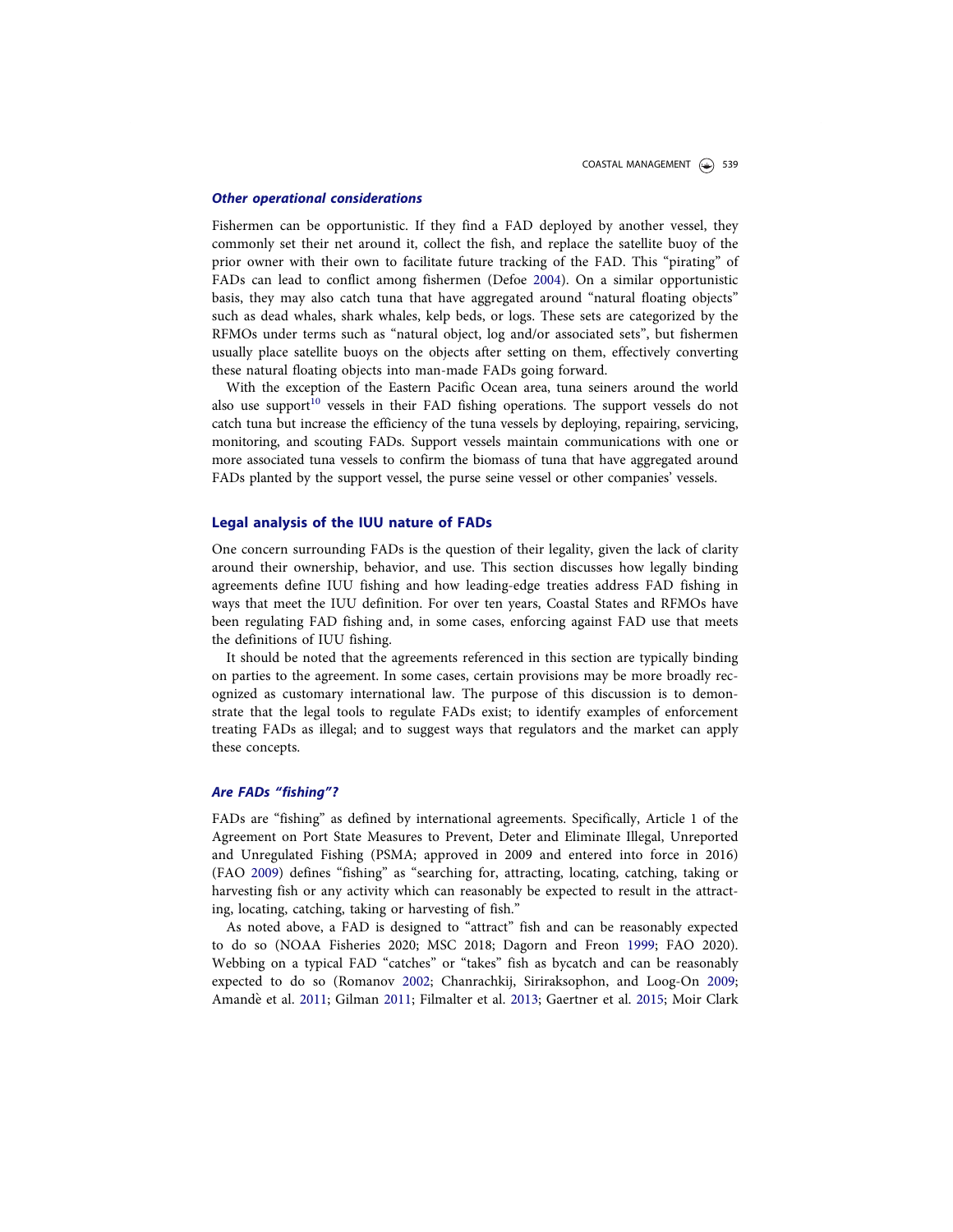et al. 2015; Eddy, Brill, and Bernal 2016; Blasi, Roscioni, and Mattei 2016; Castro et al. 2020). Satellite buoy locator signals are designed to "locate" fish and can reasonably be expected to do so (Zunzibal 2020). FADs, therefore, meet the definition of fishing, a point recognized by Banks and Zaharia (2020) and Hanich et al. (2019).

In addition, some legally binding agreements such as Article I of the Convention establishing the WCPFC (WCPFC Convention; United Nations (U.N.) 2000) explicitly define FADs to be "fishing." Such specificity adds clarity but is not required, because FADs already meet the definition of "fishing." Significantly, this definition does not require a vessel's participation. FADs meet this definition regardless of whether any vessel ever sets on them or brings a catch on board; once deployed, the FAD is fishing, as defined by international agreements and national laws, for its entire lifetime in the ocean.

#### When is FAD fishing "illegal?"

The PSMA adopts the definition provided by the Food and Agriculture Organization (FAO) International Plan of Action to Prevent, Deter and Eliminate Illegal, Unreported and Unregulated Fishing (IPOA), which specifies three broad categories of Illegal Fishing, each of which can apply to FAD fishing (PSMA [FAO 2009] citing the IPOA [FAO 2001]).

### Activities in an EEZ

The PSMA's first definition applies to fishing activities conducted by national or foreign vessels "in waters under the jurisdiction of a State" when such activity occurs without the State's permission, or in "contravention of its laws and regulations." FAD fishing meets this definition of Illegal Fishing. As discussed above, using a FAD is "fishing" as defined in the PSMA and other legally binding instruments, so unless a vessel obtains permission to use a FAD in an EEZ, such FAD use is illegal. In one note-worthy example of enforcement against illegal FAD use that illustrates this Illegal Fishing category, a \$7,000,000 penalty was assessed in 2010 to the Spanish company flag vessel  $F/V$ Albacora Uno for lack of permission to use FADs deployed in the U.S. EEZ (The Fish Site 2010; Seafood Source 2010a; 2010b). It was the FADs' presence that constituted fishing without permission, not any specific harvesting activity by the vessel, such as setting on or near the FAD.

Similarly, if FAD fishing results in fishing that contravenes a Coastal State's laws or regulations, such FAD use is illegal. For example, a FAD that results in taking prohibited species or occurs in prohibited areas or closed seasons is contravening a conservation measure and is thus "illegal." The U.S. National Oceanographic and Atmospheric Administration (NOAA) has documented numerous examples of FAD-related illegal fishing from 2010 to  $2019$ .<sup>11</sup> Most of these incidents involved violations of the WCPFC Convention. These violations include deploying, setting too near, or servicing a FAD. Certain notices of violations specify the activity occurred during FAD closures.

Conceptually, the laws and regulations need not be specific to FADs; if the FAD used by the vessel violates more general laws and regulations, such activities constitute Illegal Fishing. In addition, the vessel associated with the FAD need not be actively setting on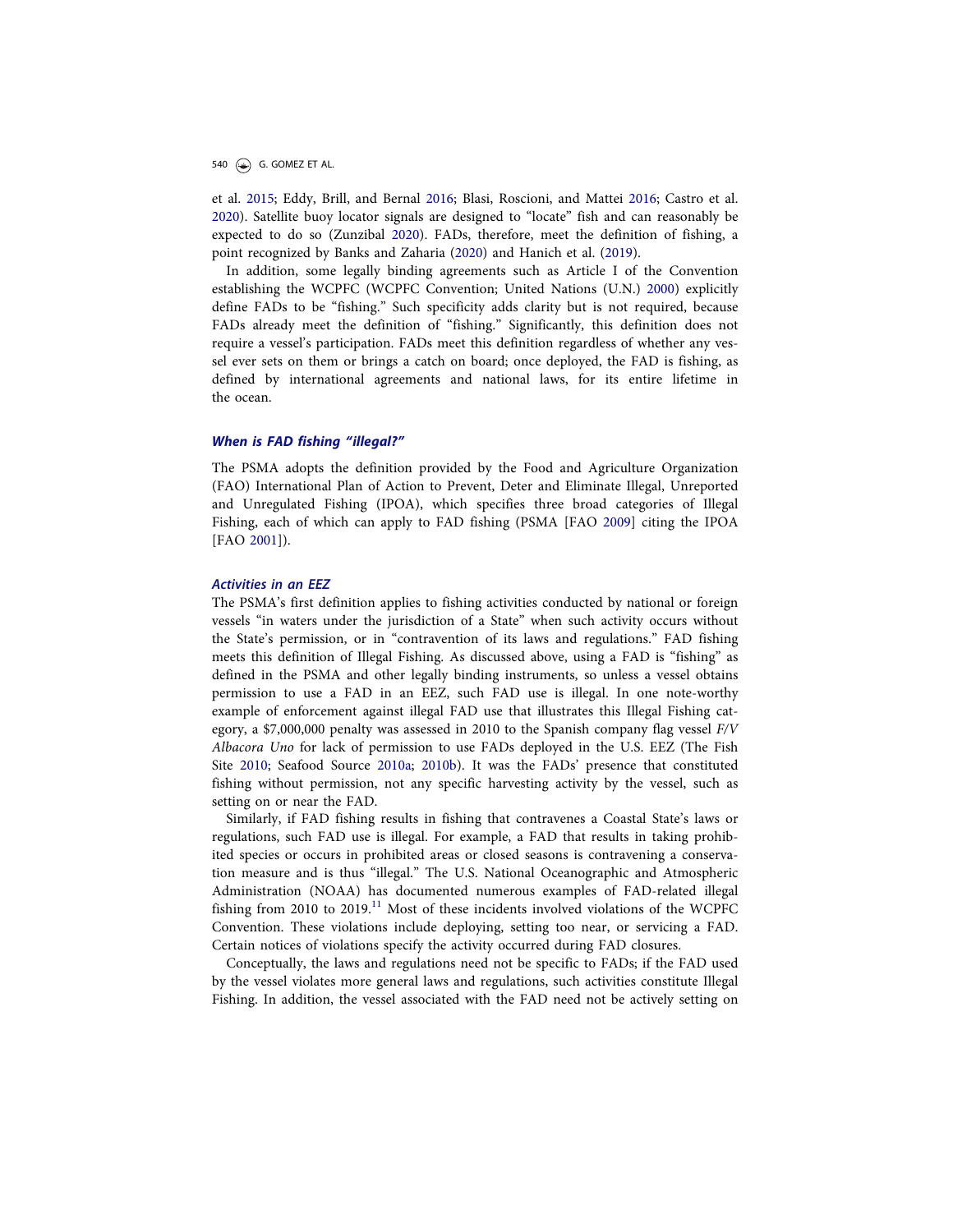the FAD. The FAD itself is fishing and if the FAD violates any conservation measure, that constitutes Illegal Fishing under this definition.

#### Activities within an RFMO's jurisdiction

The PSMA's second definition applies to fishing activities conducted by vessels flying the flag of States that are parties to a relevant RFMO but operate in contravention of the conservation and management measures adopted by that organization and by which the States are bound, or relevant provisions of the applicable international agreement (PSMA [FAO 2009] citing the IPOA [FAO 2001]). FAD fishing meets this definition of Illegal Fishing when a FAD being used by a vessel in RFMO managed areas contravenes the RFMO's management measures. In this definition, the vessel must be under the flag of a participating State. As was the case with the first definition, the conservation measures need not specify FADs; rather, the FAD's impact on the resource is critical in meeting this definition. If a conservation measure governs the impact (e.g., take of prohibited species, coral reef damage), the FAD and associated vessel are contravening the RFMO's conservation measures.

In addition, FAD activities that violate applicable international agreements would also make the vessels' FAD use "Illegal." This addition is significant because it categorizes certain FAD activities as illegal even if the RFMO has not yet adopted conservation measures. International agreements that impose a variety of conservation obligations on Flag States include the 1982 United Nations Convention for the Law of the Sea (UNCLOS; United Nations (U.N.) 1982), the 1995 United Nations Fish Stocks Agreement, and the PSMA (Hanich et al. 2019).

#### Activities that violate national laws or international obligations

The PSMA's third definition of Illegal Fishing is the broadest. It applies to activities that violate "national laws or international obligations." As noted above with respect to the first two definitions of Illegal Fishing, FAD fishing in specific situations violates the UNCLOS and PSMA obligations. Specified FAD fishing also contravenes the WCPFC Convention and national implementing legislation (NOAA Notices of Violation; and Banks and Zaharia 2020).

Notably, this third definition is not tied to a vessel or "vessel conduct." A highly reported and analyzed example of FADs meeting this definition of Illegal Fishing is the high concentration of FADs found in Kiribati's Phoenix Islands Protected Area (PIPA), which is closed to commercial fishing activities (Hanich et al. 2019). Because these FADs are attracting fish and therefore constitute the act of fishing, their presence in the protected area is Illegal Fishing.

Because this definition is not tied to vessels activities, it also applies to non-vessel actors, such as satellite buoy tracking Service Providers, whose activities tracking FAD locations and communicating such information to fishing vessels constitute "fishing activities" that become "illegal" when the activity contravenes national laws or international agreements and obligations. As discussed later in this paper, management authorities are beginning to explicitly prescribe requirements that Service Providers must follow (Parties to the Nauru Agreement 2020). Such explicit treatment of Service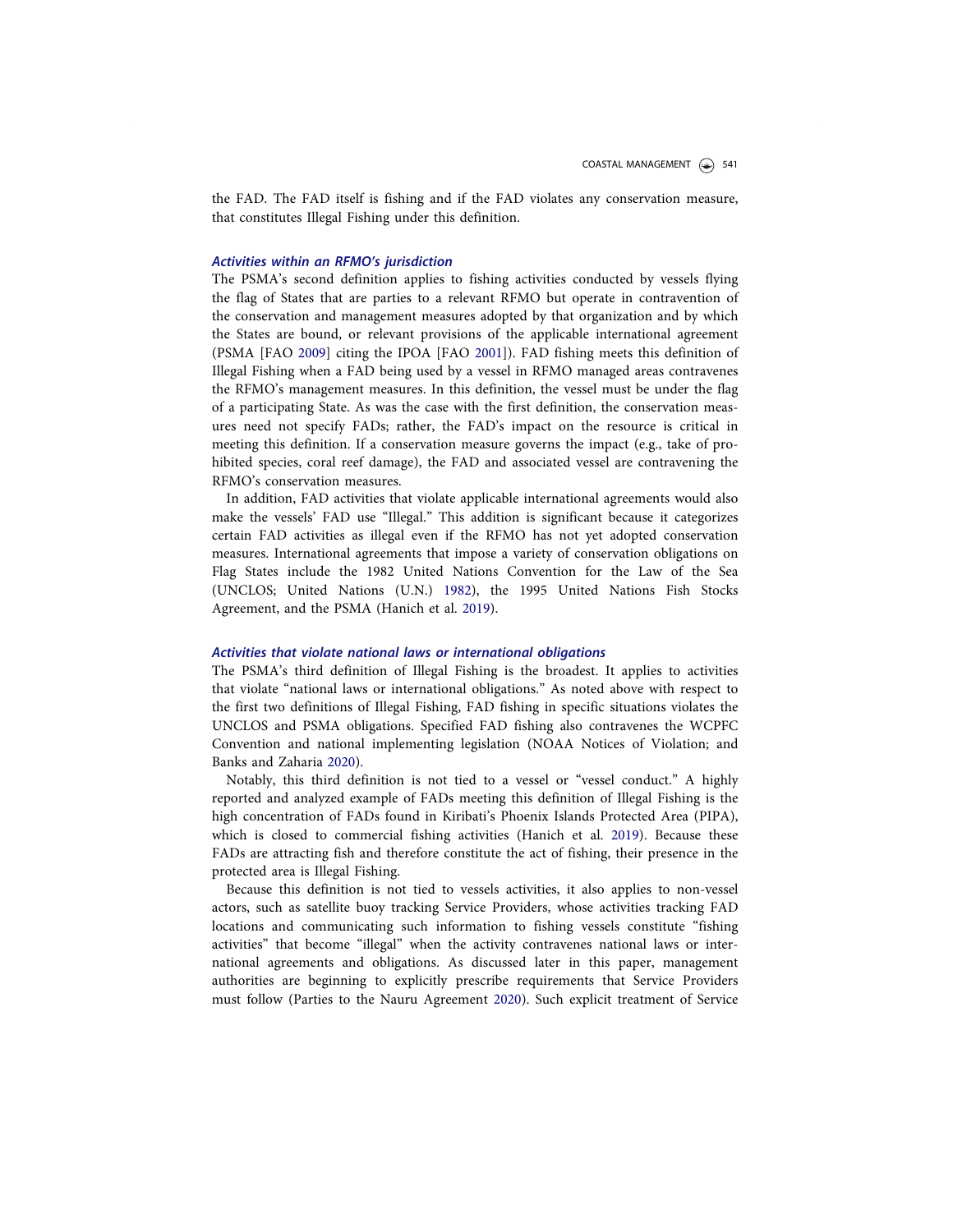Providers may create more clarity regarding the obligations of these providers but is not necessary for the activities of Service Providers to meet the third definition of "fishing" and for such activities that violate national laws or international agreements to be Illegal Fishing.

### When is FAD fishing "unreported?"

PMSA Article 1 adopts the IPOA, which defines two broad categories of "Unreported Fishing", each of which can apply to FAD fishing. The first definition applies to fishing activities that are "not reported or misreported" to a national authority "in contravention of national laws and regulations." The second definition applies to fishing activities that are not reported or misreported to an RFMO "in contravention of the reporting procedures of that organization." The next section on RFMO FAD management measures provides examples of reporting requirements specific to FADs, such as reporting by on-board human observers (where present), and specific FAD data demands. However, since FADs constitute "fishing," more general reporting requirements that do not specifically identify FADs would also apply and should be enforced when contravened.

## When is FAD fishing "unregulated?"

The IPOA's definition of "Unregulated Fishing," adopted by the PSMA, applies to two circumstances. First, it applies within an RFMO's Convention Area to activities by unflagged vessels or Flagged vessels of countries not party to the RFMO that contravene or are inconsistent with the RFMO's conservation or management measures. Such vessels are "unregulated" in that RFMO regulations do not apply to such vessels under the relevant RFMO agreement. FADs that meet the definition of Unregulated may also be Illegal and Unreported as described above.

The second definition is a catch-all clause that governs "fishing activities" in situations where there are no conservation measures in place, but the activity is inconsistent with State conservation responsibilities. UNCLOS establishes obligations regarding conservation that apply to Coastal, Flag and Other States (Hanich et al. 2019). FADs that are inconsistent with these responsibilities constitute "Unregulated Fishing."

#### Who is or should be legally responsible for IUU FAD fishing?

The discussion above indicates that legal responsibility broadly applies to vessels conducting fishing activities related to FADs. This includes vessels deploying the FAD or searching for and/or setting on a FAD that is illegally fishing. The vessel and the company that owns the vessel engaged in these activities are conducting IUU fishing, whether or not they are the documented owner of the FAD itself. In addition, the legal definitions more broadly apply to non-vessel entities engaged in fishing. For example, Article I of the WCPFC Convention defines "fishing" to include "aircraft" involved in searching for fish. Service Providers play a similar role as aircraft in searching for tuna and reporting their location to fishing vessels. Service Providers already meet the Convention's broad definition of fishing. RFMOs can clarify this point by explicitly including Service Providers.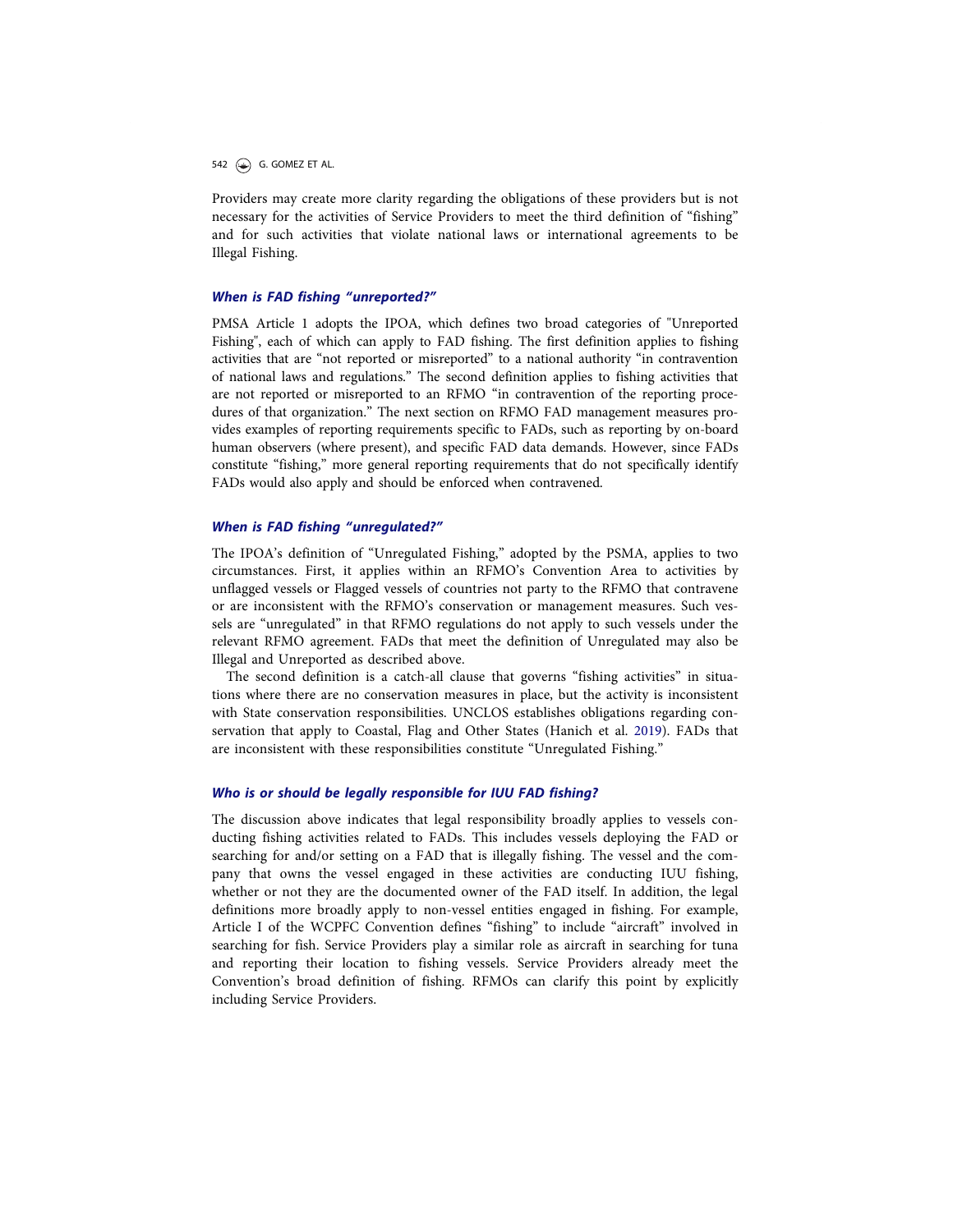In summary, this section demonstrates that existing international agreements and national laws define FADs as fishing and establish binding rules and obligations that FADs routinely contravene in a manner that makes such FAD fishing IUU. This discussion further identifies where such vessels and companies have been assessed substantial penalties for contravening national laws, including those implementing international obligations. We identify areas where such laws are not applied or enforced and offer additional ideas for recognizing a broader number of actors for their responsibility in FAD fishing.

As a practical matter, many FADs are likely to meet one or more of the above definitions of IUU fishing for much if not all of the time they are in the water. Given the significant reliance of tuna purse seine vessels on FADs and the multiple definitions of IUU that could apply to FADs, we infer that FAD use results in far more IUU-caught tuna than is currently recognized.

Some stakeholders, such as Greenpeace, argue for banning FADs outright, whether immediately or through a phased approach (Anon 2010). The purse seine industry's dependence on FADs is so complete, however, that such a ban would be difficult to implement and could be expected to result in a counterproductive response from the tuna industry, Flag States, and Coastal States that depend heavily on fishing license revenues. To continue using FADs under a ban, vessel owners would likely switch flags and/or operate outside the RFMO legal framework, perhaps including withdrawal from the RFMOs.

Destabilized international management cooperation would result in less, rather than more effective conservation, possible eventual stock collapse, and market uncertainty. Given these potential outcomes, we do not argue that all FAD fishing should be banned. Instead, we propose more concerted legal and market-based efforts to bring FADs under a feasible and effective management scheme based on identifying FAD owners and requiring them to mitigate the impacts of their FADs, so that tuna fisheries become ecologically as well as economically sustainable.

The next two sections discuss how (1) RFMOs that have not focused on identifying FADs as IUU have been unsuccessful at managing their impacts; and (2) NGOs and retailers have thus far failed to properly link these legal concepts to FAD-caught fish in the market. As a result, market pressures, which have been effective in incentivizing other sustainable fishing practices in the past (Lubchenco et al. 2016; Barner et al. 2015; Fisher 2013), are failing with regard to FAD fishing.

#### RFMO management of FADs

Four RFMOs manage the world's tropical tunas and associated species: the InterAmerican Tropical Tuna Commission (IATTC) in the Eastern Pacific Ocean; the WCPFC; the International Commission for the Conservation of Atlantic Tunas (ICCAT); and the Indian Ocean Tuna Commission (IOTC).<sup>12</sup>

All four tuna RFMOs have adopted conservation measures intended to mitigate FAD impacts; these vary from region to region. Generally, FAD-specific measures supplement other fisheries management measures, such as area and seasonal closures<sup>13</sup> that are not specifically aimed at the FADs themselves but at vessels (Wadsworth 2019). The IATTC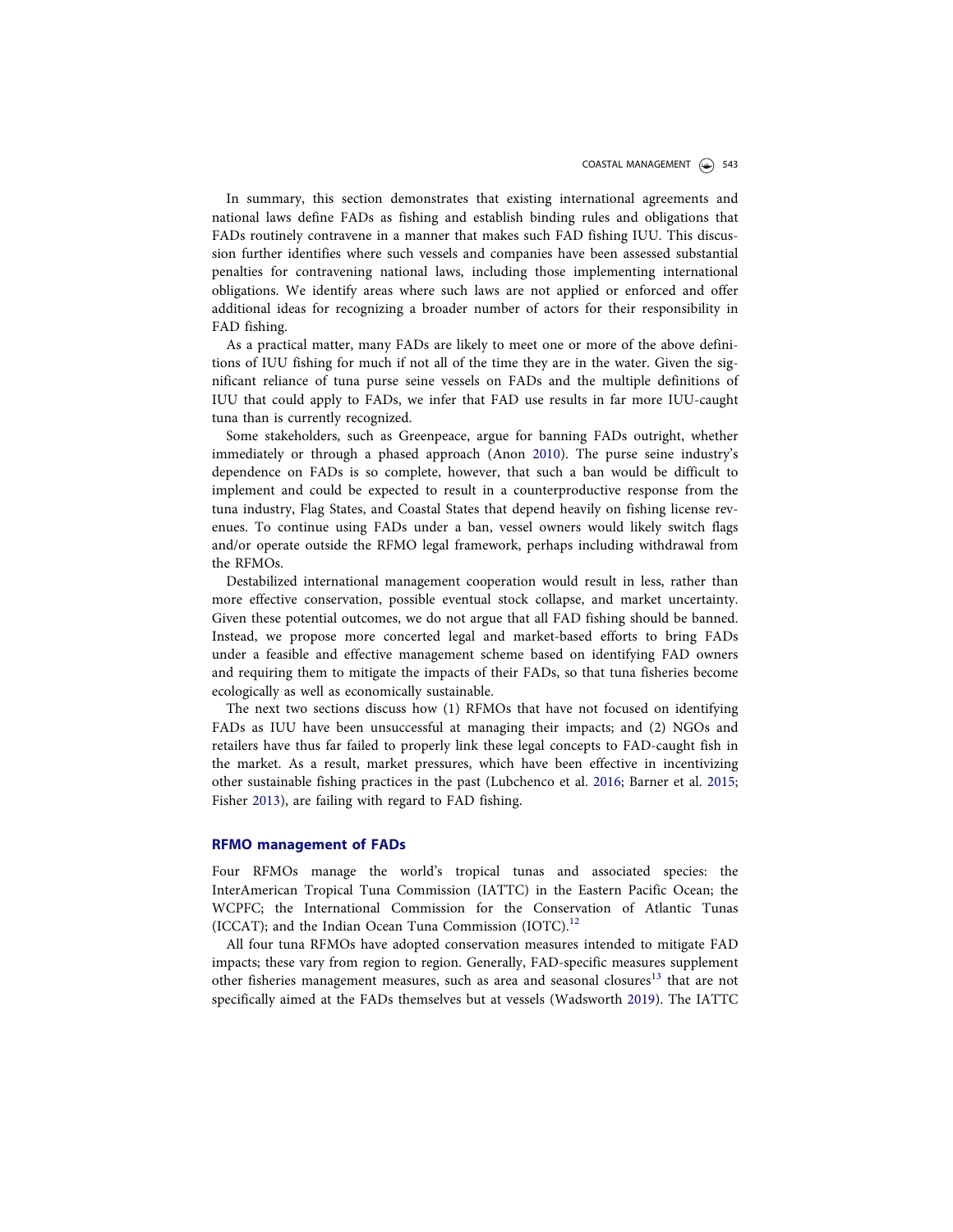#### 544 (C) G. GOMEZ ET AL.

Scientific Advisory Committee, for example, recommended in 2019 expanding the scope of a conservation and management measure (a 72-day mandatory seasonal closure for all vessels) to include limitations on the number of FAD sets vessels could make (IATTC 2019). In addition, RFMOs are increasingly expanding observer coverage of purse seine fleets, particularly for larger vessels.

RFMOs have also developed formats for FAD data requirements and submission, but these are not homogenous across all RFMOs, are not on a real-time basis, and compliance is very limited<sup>14</sup>. Most RFMOs also require that Flag States submit FAD management plans; the IATTC does not presently have such a provision but does require logbook data submission and FAD location information (but not on a real-time basis). FAD management plans vary greatly in their requirements and level of detail, but once filed, they are rarely, if ever, updated, and generally appear to be seen as a bureaucratic requirement with little practical, enforceable value.<sup>15</sup>

The RFMOs have passed resolutions for recommended handling and live-release procedures to reduce the mortality of bycatch species associated with FADs, and the Joint Tuna RFMOs FAD Working Group (JTRFWG) continues to evaluate the feasibility and effectiveness of non-entangling and biodegradable FADs to reduce death by entanglement of ETP species. RFMOs have also considered notification procedures for when abandoned FADs appear to be drifting into sensitive areas (JTRFWG 2019).

In addition, the RFMOs have all established limits on the number of FADs that each vessel can use, varying from 70 to 450 FADs per vessel, depending on the RFMO and vessel size (Wadsworth 2019). No RFMO appears to be effectively enforcing such limits, however; furthermore, the basis for determining specific limits is unclear. In some cases, limits are placed on the number of "active" FADs being monitored, but vessel owners can remotely activate and deactivate FADs as desired, so the established limits do not actually restrict the number of FADs in the ocean. Furthermore, most RFMOs do not address FAD limits for support vessels. The IOTC specifies a limit of 500 satellite buoys that can be purchased for each fishing vessel but does not stipulate how this applies to support vessels (IOTC 2019). If most vessels were to take full advantage of the FAD limits per vessel established by the RFMOs, it appears that the total count of FADs in the world's oceans would likely increase rather than decrease.

Because of lack of transparency and inadequate observer coverage, RMFOs have no way of knowing if vessels are complying with their recommendations regarding ETP species entanglement, FAD piracy, deliberately abandoned FADs, or FADs drifting in protected or unauthorized waters. Reasons for RFMOs' lack of effectiveness in FAD management include insufficient, real-time information on FAD activities; lack of clear FAD management objectives; difficulties in coming to consensus to adopt strict regulations; and vessel owners' confidentiality concerns and unwillingness to accept FAD ownership responsibility with full transparency.

One tool the RFMOs have not yet used to help manage FADs is the IUU Vessel List. Each RFMO has established a list of vessels believed to have participated in IUU fishing activities that undermine the effectiveness of conservation measures adopted in their respective Convention Area; inclusion in the IUU Vessel List can have serious consequences for selling or trading the vessel's catches in the marketplace. Criteria that would qualify a vessel to be listed in an RFMO's IUU Vessel List include infractions such as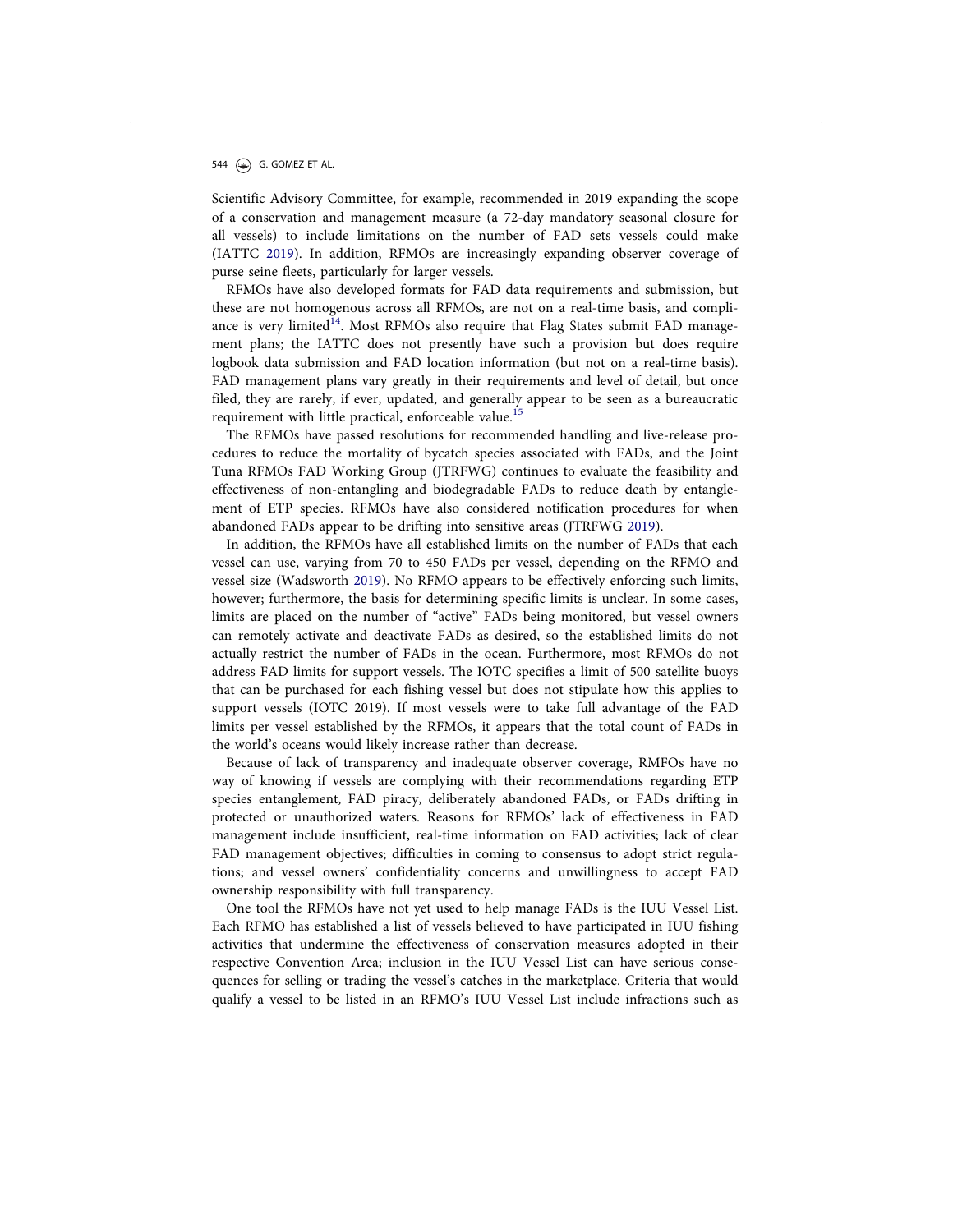harvesting tuna while not on the RFMO's Regional Vessel Register; making false reports of catches; engaging in fishing activities in a closed area or during a closure period; using a prohibited fishing gear or method; conducting unauthorized transshipment operations at sea; and fishing without nationality. The process to include or remove a vessel from an RFMO IUU Vessel Lists is not automatic or simple; it requires a number of steps and extensive documentation.<sup>16</sup>

Adaptation of the IUU Vessel List for purposes of FAD management would require the ability to register and transparently track FAD ownership in real time (just as vessel ownership is registered and tracked), as well as streamlining the process for inclusion or removal from the List.

#### The roles of consumers, NGOs, and retailers

#### Advocacy and consumer demand

Canned tuna consumers and environmental groups have a long history of influencing the management of tuna fisheries. In the 1970s, activist NGOs and the American public were largely responsible for pushing the U.S. National Marine Fisheries Service (NMFS) to institute bycatch limits and a mandatory observer program for the eastern tropical Pacific yellowfin tuna fishery, effectively changing industry practices to drastically reduce tuna fishing-related dolphin mortality (Scott et al. 2012; Smith 2012). This advocacy led the U.S, Congress to pass legislation to minimize dolphin bycatch and gave rise to the concept of certification programs for "Dolphin-Safe" tuna (IATTC 1998, 2010; Gerrodette 2009). As an unintended consequence, restrictions on dolphin-associated fishing are at least partly responsible for paving the way for today's FAD-based tuna industry, as fishing fleets developed alternative catch methods (Hall and Roman 2013).

In recent years, some NGOs and consumers have turned their focus to ensuring that canned tuna offered in the major markets originates from lawful (non-IUU), well managed, and sustainable sources that minimize negative impacts on ocean ecosystems.<sup>17</sup> Unlike past market successes in influencing fishing behavior, however, market forces are failing with respect to FADs. Despite a clear legal framework indicating that FADs may constitute IUU fishing, tuna retailers and third-party sustainability certification programs do not treat FAD fisheries as potentially IUU and have sent mixed messages to consumers that tend to reinforce unsustainable fishing practices.

### Third party certification programs and retailer sourcing policies

"Sustainable tuna" has been defined for consumers by certain NGOs and tuna retailers as tuna caught by either pole and line or "FAD-Free" purse seine methods (Leadbitter and Benguerel 2014; Marine Stewardship Council 2020). A major cornerstone of the "sustainable tuna" concept is that the product originates from non-IUU fisheries. To this end, canned tuna retailers have established sourcing policies aimed at satisfying consumer needs while supporting the retailers' own corporate social responsibility (CSR) criteria. As shown in Table 1, retailers have generally been guided by the following primary criteria: (1) avoid sourcing IUU tuna; (2) source tuna approved under the MSC's certification scheme (considered the "gold standard" for sustainability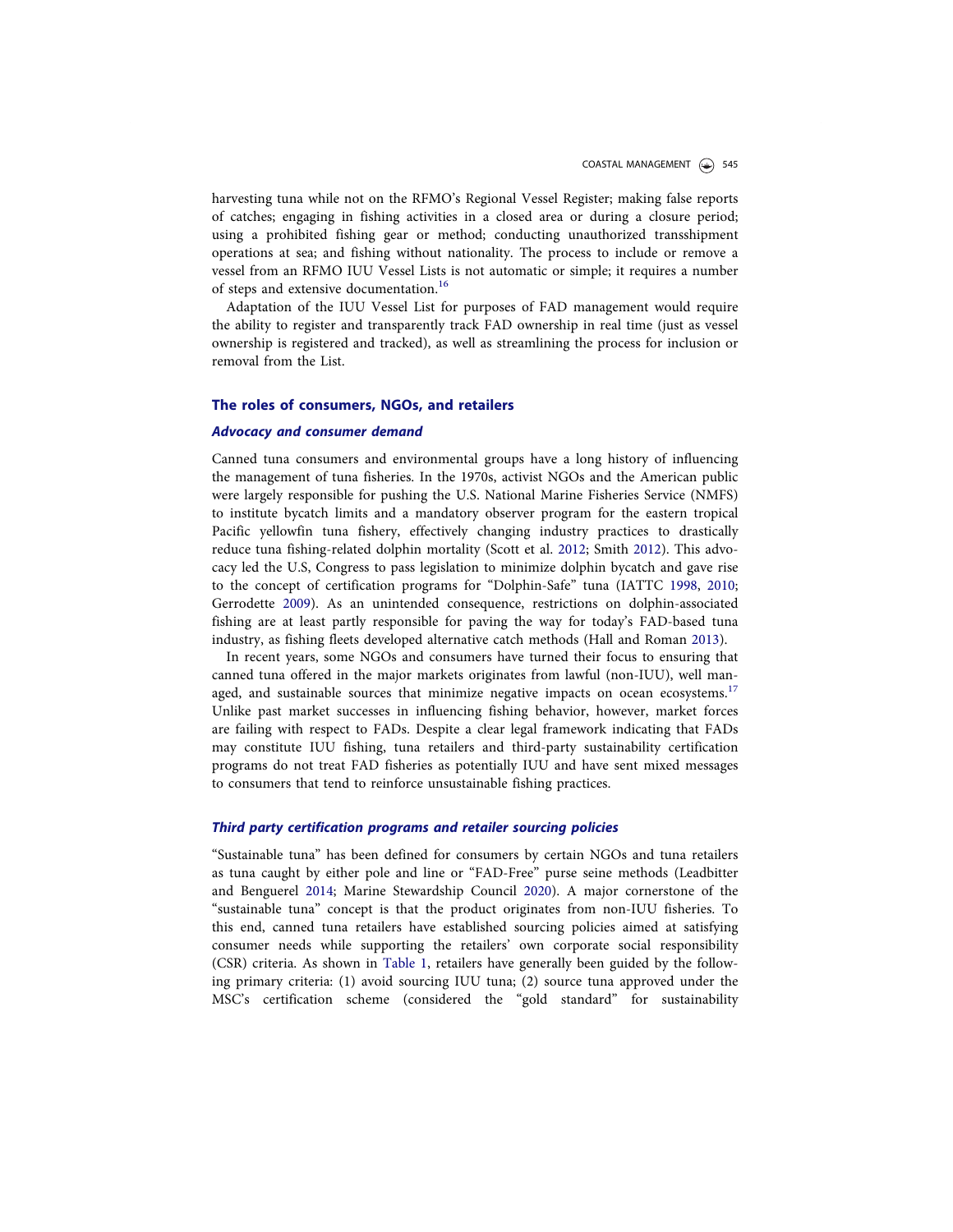|                   |                                                 | Catch method requirements                                                                                       |                                                                                                                                                                   |                                                                                             |                                                             | Preferred third-party certification methods and<br>sustainability programs |                                                               |                                                                      | in sourcing policies                                                                                                        | Additional requirements and standards as stated                                       |
|-------------------|-------------------------------------------------|-----------------------------------------------------------------------------------------------------------------|-------------------------------------------------------------------------------------------------------------------------------------------------------------------|---------------------------------------------------------------------------------------------|-------------------------------------------------------------|----------------------------------------------------------------------------|---------------------------------------------------------------|----------------------------------------------------------------------|-----------------------------------------------------------------------------------------------------------------------------|---------------------------------------------------------------------------------------|
| Retailer          | that use FADs<br>from fisheries<br>Sources tuna | troll, or hand-<br>sourced from<br>FAD-Free net<br>oole-and-line,<br>line fisheries<br>fisheries or<br>All tuna | pole-and-line,<br>sourced from<br>handline<br>All tuna<br>fisheries<br>troll, or                                                                                  | Caught tuna<br>sustainability<br>which allow<br>Adheres to<br>measures,<br>for FAD-<br>ISSF | <sup>2</sup> reference<br>ecognized<br>for GSSI-<br>options | Preference<br>for MSC-<br>certified<br>options                             | source from<br>urse seine<br>Does not<br>fisheries<br>in FIPs | Explicitly aims<br>sourcing from<br><b>IUU</b> fisheries<br>to avoid | when available<br>nformation for<br>development<br>registries and<br>Encourages<br>uses vessel<br>traceability<br>of vessel | explicit supply<br>requirements<br>measures or<br>Additional<br>traceability<br>chain |
| Walmart           | ×                                               |                                                                                                                 |                                                                                                                                                                   |                                                                                             |                                                             |                                                                            |                                                               |                                                                      |                                                                                                                             |                                                                                       |
| Asda <sup>b</sup> | $\times$                                        |                                                                                                                 |                                                                                                                                                                   |                                                                                             |                                                             |                                                                            |                                                               |                                                                      |                                                                                                                             |                                                                                       |
| Kroger            |                                                 |                                                                                                                 |                                                                                                                                                                   |                                                                                             |                                                             |                                                                            |                                                               |                                                                      |                                                                                                                             |                                                                                       |
| Whole Foods       |                                                 |                                                                                                                 |                                                                                                                                                                   |                                                                                             |                                                             |                                                                            |                                                               |                                                                      |                                                                                                                             |                                                                                       |
| Sainsbury         |                                                 |                                                                                                                 |                                                                                                                                                                   |                                                                                             |                                                             | ×                                                                          |                                                               |                                                                      |                                                                                                                             | $\times$                                                                              |
| Tesco             |                                                 | e<br>X                                                                                                          |                                                                                                                                                                   |                                                                                             |                                                             |                                                                            |                                                               |                                                                      |                                                                                                                             |                                                                                       |
| Marks             |                                                 |                                                                                                                 | $\infty$                                                                                                                                                          |                                                                                             |                                                             |                                                                            |                                                               |                                                                      |                                                                                                                             | $\times$                                                                              |
| and               |                                                 |                                                                                                                 |                                                                                                                                                                   |                                                                                             |                                                             |                                                                            |                                                               |                                                                      |                                                                                                                             |                                                                                       |
| Spencer           |                                                 |                                                                                                                 |                                                                                                                                                                   |                                                                                             |                                                             |                                                                            |                                                               |                                                                      |                                                                                                                             |                                                                                       |
| METRO Cash        | $\times$                                        |                                                                                                                 |                                                                                                                                                                   |                                                                                             |                                                             |                                                                            |                                                               | ×                                                                    |                                                                                                                             |                                                                                       |
| and Carry         |                                                 |                                                                                                                 |                                                                                                                                                                   |                                                                                             |                                                             |                                                                            |                                                               |                                                                      |                                                                                                                             |                                                                                       |
| Mercadona         | $\times$                                        |                                                                                                                 |                                                                                                                                                                   |                                                                                             |                                                             |                                                                            |                                                               |                                                                      |                                                                                                                             |                                                                                       |
| S.A.              |                                                 |                                                                                                                 |                                                                                                                                                                   |                                                                                             |                                                             |                                                                            |                                                               |                                                                      |                                                                                                                             |                                                                                       |
|                   |                                                 |                                                                                                                 | EADs Eich Aggregating Devices: FIPs Eicherv Improvement Projects: GSSI Eighal Seafood Sustailiva Initiative: ISSE International Seafood Sustainability Foundation |                                                                                             |                                                             |                                                                            |                                                               |                                                                      |                                                                                                                             |                                                                                       |

Table 1. Tuna sourcing criteria used by selected major market retailers. Table 1. Tuna sourcing criteria used by selected major market retailers.  $|\ddot{\varepsilon}|$  International Seafood Sustainability Foundation; Global Seafood Sustainability Initiative; ISSF Marine Stewardship Council Fishery Improvement Projects; GSSI Illegal, Unreported and/or Unregulated; MSC Fish Aggregating Devices; FIPs ∣  $FADs =$ 

bAsda, a UK supermarket chain, is a wholly owned division of Walmart.

'All Whole Foods tuna options that are not MSC-certified are rated at least "good alternative" by the Monterey Bay Aquarium/The Safina Center.<br>"Some of these retailers' standards are governed by their signature of the Envi

<sup>a</sup>by 2025.<br><sup>b</sup>ASda, a UK supermarket chain, is a wholly owned division of Walmart.<br>'All Whole Foods tuna options that are not MSC-certified are rated at least "good alternative" by the Monterey Bay Aquarium/The Safina Cen aims to "help supermarkets ensure their seafood supply chains are free from illegal fishing and human rights abuse."<br>"For several years, Tesco and Sainsbury offered only 100% pole and line caught tuna. They began to provid

Sources:

 Walmart: <https://corporate.walmart.com/policies#seafood-policy>. Links to sustainable seafood procurement policies: Links to sustainable seafood procurement policies:

. . Asda: [http://s7d2.scene7.com/is/content/asdagroceries/Asda.com/7.%20Sites/Environment/Seafood%20policy\\_0.pdf](http://s7d2.scene7.com/is/content/asdagroceries/Asda.com/7.%20Sites/Environment/Seafood%20policy_0.pdf).

■ Kroger: https://www.thekrogerco.com/wp-content/uploads/2018/07/The-Kroger-Co\_Seafood-Sustainability-Policy\_2018-July.pdf Kroger: [https://www.thekrogerco.com/wp-content/uploads/2018/07/The-Kroger-Co\\_Seafood-Sustainability-Policy\\_2018-July.pdf](https://www.thekrogerco.com/wp-content/uploads/2018/07/The-Kroger-Co_Seafood-Sustainability-Policy_2018-July.pdf).

. . Whole Foods: [http://assets.wholefoodsmarket.com/www/departments/seafood/Whole\\_Foods\\_Market\\_Canned\\_Tuna\\_Sourcing\\_Policy\\_102017.pdf](http://assets.wholefoodsmarket.com/www/departments/seafood/Whole_Foods_Market_Canned_Tuna_Sourcing_Policy_102017.pdf). • Sainsbury: https://www.sainsburys.co.uk/webapp/wcs/stores/servlet/gb/groceries/get-ideas/values/sustainable-fishing?storeId=10151&langId=44&krypto=UArDdLkXOYvi6Yq0XeHIIVu1r

[9vVL6fCjpAKZ2RJOCTkOZtzGsIK8AsDaeZR8NT4AXhb7VV46TD%2Fr44YgjgnFIXJWjiI0TkRgmouJKHzkjgHUPcNDDsB%2BuvqTuUyb7hMtp%2B9ZInXh5eX2gAoijZP4XcHXWIn8Z9yMJ3eaxQ2Z38](https://www.sainsburys.co.uk/webapp/wcs/stores/servlet/gb/groceries/get-ideas/values/sustainable-fishing?storeId=10151&langId=44&krypto=UArDdLkXOYvi6Yq0XeHIlVu1r9vVL6fCjpAKZ2RJOCTkOZtzGsIK8AsDaeZR8NT4AXhb7VV46TD%2Fr44YgjgnFIXJWjiI0TkRgmouJKHzkjgHUPcNDDsB%2BuvqTuUyb7hMtp%2B9ZInXh5eX2gAoijZP4XcHXWIn8Z9yMJ3eaxQ2Z38%3D&ddkey=https%3Agb%2Fgroceries%2Fget-ideas%2Fvalues%2Fsustainable-fishing) %3D&ddkey=https%3Agb%2Fgroceries%2Fget-ideas%2Fvalues%2Fsustainable-fishing. [%3D&ddkey=https%3Agb%2Fgroceries%2Fget-ideas%2Fvalues%2Fsustainable-fishing](https://www.sainsburys.co.uk/webapp/wcs/stores/servlet/gb/groceries/get-ideas/values/sustainable-fishing?storeId=10151&langId=44&krypto=UArDdLkXOYvi6Yq0XeHIlVu1r9vVL6fCjpAKZ2RJOCTkOZtzGsIK8AsDaeZR8NT4AXhb7VV46TD%2Fr44YgjgnFIXJWjiI0TkRgmouJKHzkjgHUPcNDDsB%2BuvqTuUyb7hMtp%2B9ZInXh5eX2gAoijZP4XcHXWIn8Z9yMJ3eaxQ2Z38%3D&ddkey=https%3Agb%2Fgroceries%2Fget-ideas%2Fvalues%2Fsustainable-fishing).

· Tesco: https://www.tescoplc.com/blog/tuna-fish-sourcing-tesco/ Tesco: <https://www.tescoplc.com/blog/tuna-fish-sourcing-tesco/>

• Marks and Spencer: https://corporate.marksandspencer.com/documents/plan-a-our-approach/foods/m-and-s-seafood-sourcing-standard.pdf Marks and Spencer: <https://corporate.marksandspencer.com/documents/plan-a-our-approach/foods/m-and-s-seafood-sourcing-standard.pdf>.

. METRO Cash and Carry: https://www.metro.ca/en/products-to-discover/fish-seafood/our-sustainable-fisheries-policy. METRO Cash and Carry: <https://www.metro.ca/en/products-to-discover/fish-seafood/our-sustainable-fisheries-policy>. . Mercadona, S.A.: https://info.mercadona.es/en/customer-service/frequently-asked-questions/sustainability-in-fishery-canned-tuna/faq. Mercadona, S.A.: <https://info.mercadona.es/en/customer-service/frequently-asked-questions/sustainability-in-fishery-canned-tuna/faq>.

546 G. GOMEZ ET AL.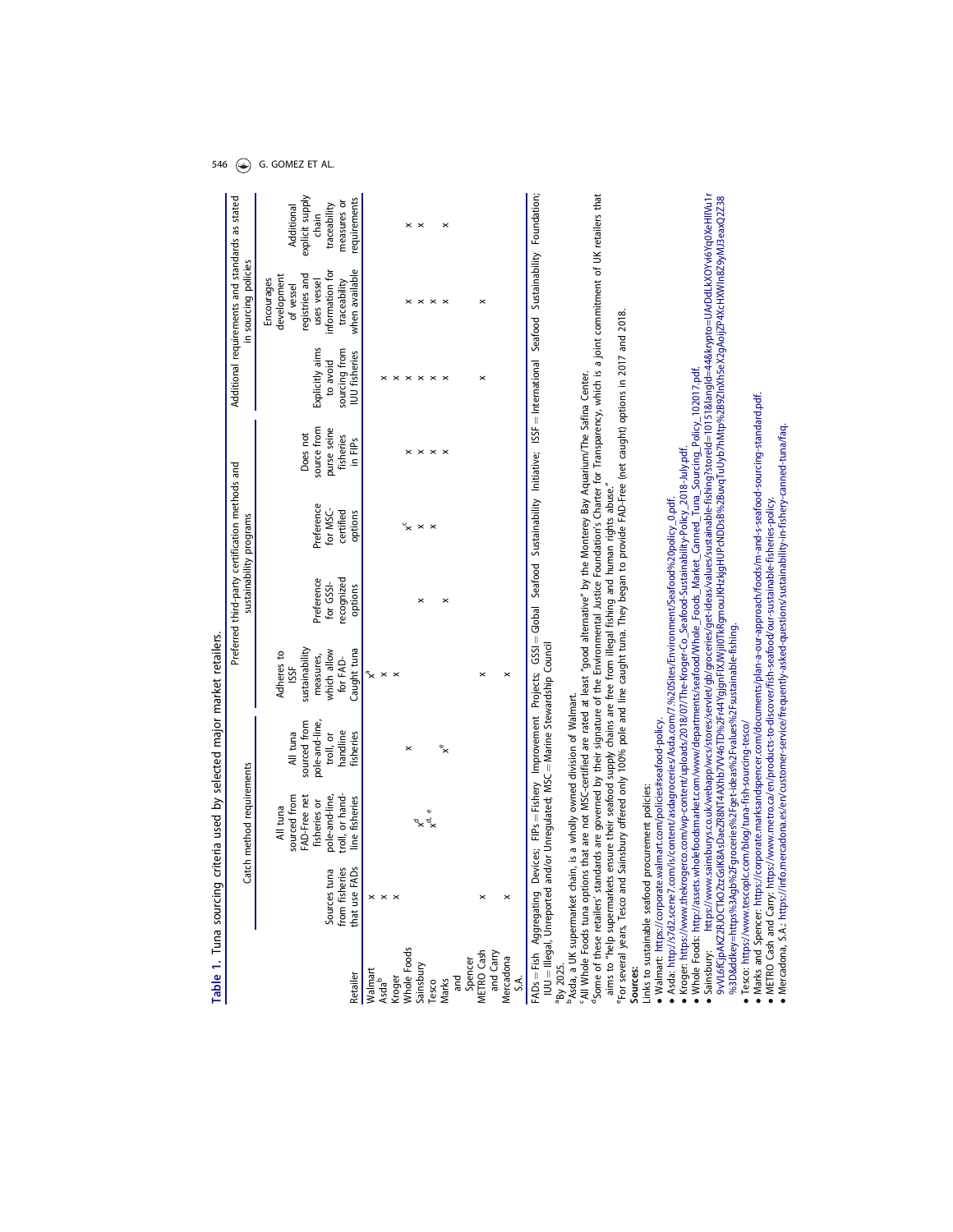|                              |                                                                                                                                                                                                                                                                                                       | classification<br>Authors |                                                        |                                                    |                 |                                                                                                                    |
|------------------------------|-------------------------------------------------------------------------------------------------------------------------------------------------------------------------------------------------------------------------------------------------------------------------------------------------------|---------------------------|--------------------------------------------------------|----------------------------------------------------|-----------------|--------------------------------------------------------------------------------------------------------------------|
| RFMO/Ocean region            | Classification of set types by RFMO                                                                                                                                                                                                                                                                   | of set typesa             | Yellowfin                                              | Bigeye                                             | Skipjack        | Total                                                                                                              |
| <b>IATTC</b> Eastern Pacific | Object = Man-Made + Natural (1)                                                                                                                                                                                                                                                                       | FAD Caught                | 53,877                                                 | 60,409                                             | 217,206         | 341,492                                                                                                            |
|                              | Not Associated = Free Schools (2)                                                                                                                                                                                                                                                                     | FAD Free                  |                                                        | 632                                                |                 |                                                                                                                    |
|                              | Dolphin (3)                                                                                                                                                                                                                                                                                           | <b>Other</b>              | 23,655<br>143,518                                      |                                                    | 73,264<br>2,504 |                                                                                                                    |
| <b>NCPFC West-</b>           | Orifting FADs (4)                                                                                                                                                                                                                                                                                     | FAD Caught                | 34,941                                                 | 12,853                                             | 172,810         |                                                                                                                    |
| Central Pacific              | $Log = Natural (5)$                                                                                                                                                                                                                                                                                   | FAD Caughi                | 15,648                                                 | 1,337                                              | 33,809          |                                                                                                                    |
|                              | Jnassociated (6)                                                                                                                                                                                                                                                                                      | <b>FAD</b> Free           | 231,784                                                | 5,986                                              | 435,874         |                                                                                                                    |
|                              | Anchored FADs (7                                                                                                                                                                                                                                                                                      | <b>Other</b>              |                                                        |                                                    | 72,295          |                                                                                                                    |
|                              | Other <sub>(8)</sub>                                                                                                                                                                                                                                                                                  | <b>ther</b>               |                                                        |                                                    | 7,788           |                                                                                                                    |
| ICCAT Atlantic Ocean         | FAD <sub>s</sub> (9)                                                                                                                                                                                                                                                                                  | AD Caugh:                 |                                                        |                                                    | 185,994         |                                                                                                                    |
|                              | -SC = Free Schools (10)                                                                                                                                                                                                                                                                               | AD Free                   |                                                        |                                                    | 24,846          |                                                                                                                    |
| <b>IOTC</b> Indian Ocean     | -og Schools = Man-made FADs + Natural Objects (11)                                                                                                                                                                                                                                                    | -AD Caught                | 28,973<br>4,968<br>4,380<br>46,182<br>11,593<br>14,844 | 1,563<br>311<br>20,145<br>5,145<br>37,573<br>2,841 | 282,589         | 97,551<br>146,023<br>146,034,644,644,6330<br>12,036,652,652,755<br>12,036,652,7552,755<br>12,038,7552,852,7552,755 |
|                              | Free Schools (12)                                                                                                                                                                                                                                                                                     | AD Free                   |                                                        |                                                    | 4,443           |                                                                                                                    |
|                              | Jnclassified (13)                                                                                                                                                                                                                                                                                     | Dther                     |                                                        |                                                    |                 |                                                                                                                    |
| All RFMOS/                   | Total Purse Seine (all Set Types)                                                                                                                                                                                                                                                                     |                           |                                                        | 149,797                                            | ,513,454        |                                                                                                                    |
| All Oceans                   |                                                                                                                                                                                                                                                                                                       |                           | 754,371<br>31.2%                                       | 6.2%                                               | 62.6%           | 2,417,622<br>100.0%                                                                                                |
|                              | Total Purse Seine %<br>"FAD Caught" (1)+(4)+(5)+(9)+(11)                                                                                                                                                                                                                                              | FAD Caught                | 260,439                                                | 132,318                                            | 892,408         |                                                                                                                    |
|                              | FAD Caught" %                                                                                                                                                                                                                                                                                         |                           | 20.3%                                                  | 10.3%                                              | 69.4%           | 1,285,166<br>100.0%                                                                                                |
|                              | 'FAD Free" $(2)+(6)(10)+(12)$                                                                                                                                                                                                                                                                         | FAD Free                  | 316,465                                                | 15,603                                             | 538,428         | 870,496                                                                                                            |
|                              | FAD Free" %                                                                                                                                                                                                                                                                                           |                           | 36.4%                                                  | 1.8%                                               | 61.9%           |                                                                                                                    |
|                              | Other" $(3)+(8)+(13)$                                                                                                                                                                                                                                                                                 | Other                     | 177,466                                                | ,876                                               | 82,618          | 100.0%<br>261,960                                                                                                  |
|                              | Other" %                                                                                                                                                                                                                                                                                              |                           | 67.7%                                                  | 0.7%                                               | 31.5%           | 00.0%                                                                                                              |
|                              | Sources: IAITC: Public PSTunaSetType, Accessed May 20, 2020; ICCAT: t2cePS91-18bySchool.xlsx, Accessed May 20, 2020; IOTC: https://iotc.org/data/datasetx/latest/CESurface. Accessed<br>Ador OC DOOR LATER Later (According to the later concernence contract the College College of According to DOO |                           |                                                        |                                                    |                 |                                                                                                                    |

Table 2. 2018 Purse Seine catches of tropical tunas by RFMO and set type (metric tons). Table 2. 2018 Purse Seine catches of tropical tunas by RFMO and set type (metric tons).

 $\hat{\boldsymbol{\beta}}$ 

May 20, 2020; WCPFC: https://www.wcpfc.int/doc/purse-seine-yearmonth. Purse\_Seine CSV, Accessed May 20, 2020.<br>\*Authors' classification of set types for analysis:<br>FAD Free an to As-the section of the Schools + Unassociated May 20, 2020; WCPFC: <https://www.wcpfc.int/doc/purse-seine-yearmonth>. Purse\_Seine CSV, Accessed May 20, 2020.

<sup>a</sup>Authors' classification of set types for analysis:

 $FAD = Man-made + Natural$ . Sum of Lines  $(1)+(4)+(5)+(7)$ 

FAD Free  $=$  Not Associated/Free Schools  $+$  Unassociated  $+$  Free Schools. Sum of lines (2) $+$ (0) $+$ (10) $+$ (12).

Other = Dolphin + Anchor FADs + Unclassified sum of lines (3)+(7)+(8)+(13).

 $\frac{1}{2}$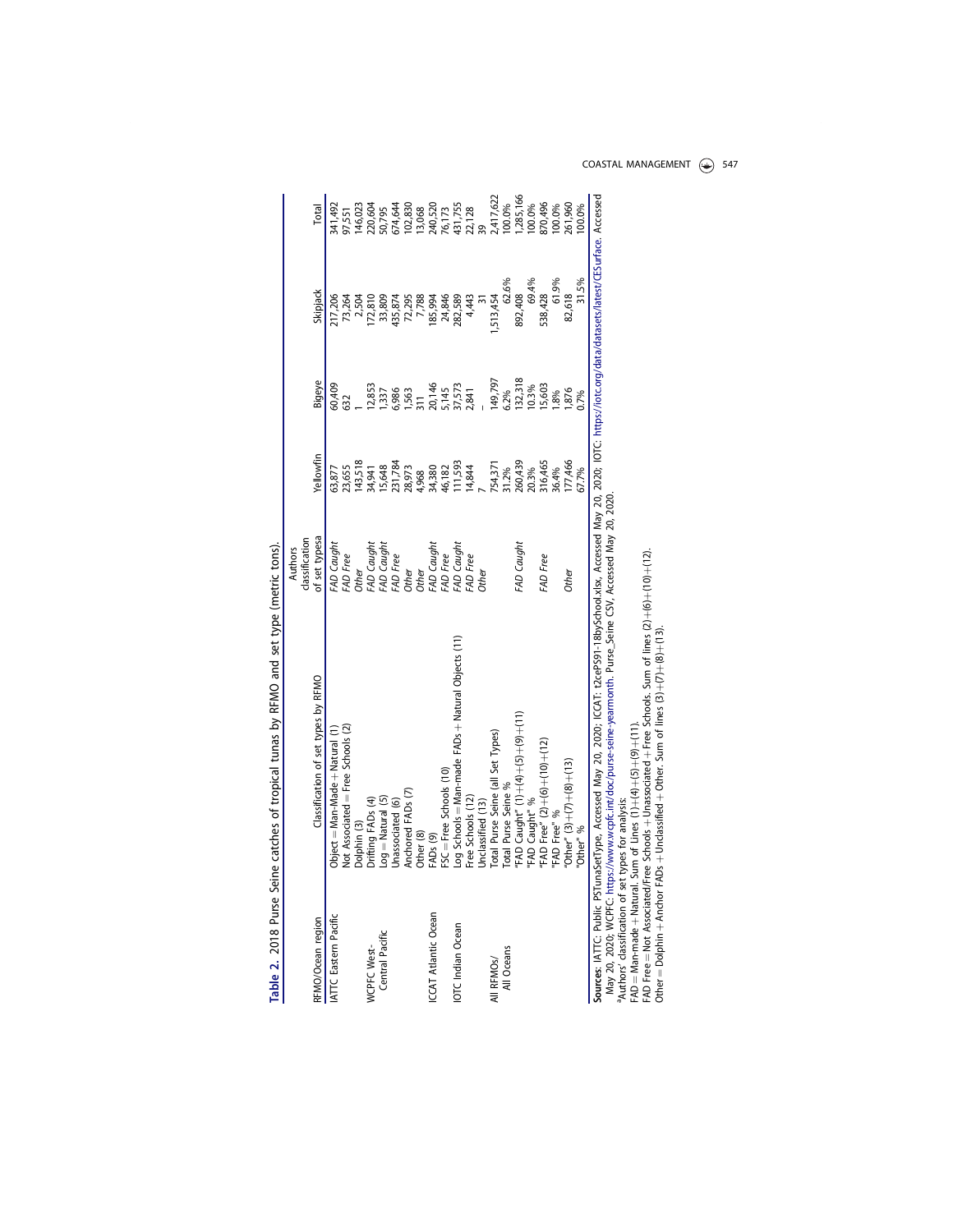programs)<sup>18</sup>; and/or (3) source tuna originating from fisheries currently engaged in a Fishery Improvement Project (FIP). FIPs are generally endorsed by and follow "best practices" established by the International Seafood Sustainability Foundation (ISSF)<sup>19</sup> and claim to have eventual MSC certification as their goal.<sup>20</sup>

At question is whether reliance on MSC certification, FIPs, and other NGO guidance ensures that the canned tuna sold does not derive from IUU fisheries. Embedded in the MSC Standard (MSC 2020) are assurances that no fishery may achieve MSC certification if it engages in IUU fishing activities.<sup>21</sup> Similarly, FIPs are designed to bring fisheries up to meet the MSC Standard, so they will be evaluated against the same MSC criteria.<sup>22</sup> Despite these avowed standards, however, most canned tuna retailers continue to source from FAD-based fisheries. Furthermore, as we explain below, even when retailers seek to source only "FAD-Free" tuna, the fish they buy may still be IUU. As our legal analysis demonstrates, specific FAD-associated fishing meets the legal definition of IUU fishing under the current legal and management framework. Programs that do not recognize and properly apply these concepts perpetuate IUU practices and are thus incompatible with retailers' own sourcing policies.

## How much canned tuna is IUU?

Table 2 details the 2018 purse seine catches of tropical tunas by RFMO and set type, grouped for our analysis into "FAD-Caught", "FAD-Free", and "Other" categories. Our analysis of this RFMO data (the most recent complete dataset available) indicates that as much as 53% to 89% (1.3 to 2.2 million metric tons) of the 2018 supply of tropical tunas serving the major canned tuna markets may have been the product of IUU FAD fishing operations; this range depends on whether only "FAD-Caught" tuna is included or also "FAD-Free" tuna (which, despite the RFMO classification, may not necessarily represent truly "FAD-Free" tuna, from the MSC and/or a marketing perspective, as previously discussed). The remaining 11% represented purse seine catches made in association with dolphins and/or other set types not involving FADs.

Because the definition of "FAD-Free" tuna is variable and unclear, the upper range estimate seems more likely. Overall, with the exception of the relatively small amount of pole-and-line caught canned tuna available, the vast majority of canned tuna marketed as "sustainable" appears to be derived from IUU FAD fisheries.

Increasing consumer and retailer awareness of the IUU aspects of FAD fisheries, combined with traceability and transparency regarding which tuna products are associated with FADs, would bring to bear public pressure on third-party certifiers to revise their criteria, and on retailers to more closely adhere to their own sourcing policies, thereby pushing RFMOs and the tuna industry to change FAD-related practices.

#### A new basis for RFMO FAD management

To mitigate the negative impacts of FADs, the parties responsible for causing harm must be held liable. To date, RFMOs have not identified and/or initiated actions that could lead to sanctions on RFMO Contracting Party FAD owners, requiring them to mitigate their impacts. Establishing FAD ownership is the first step in assigning liability.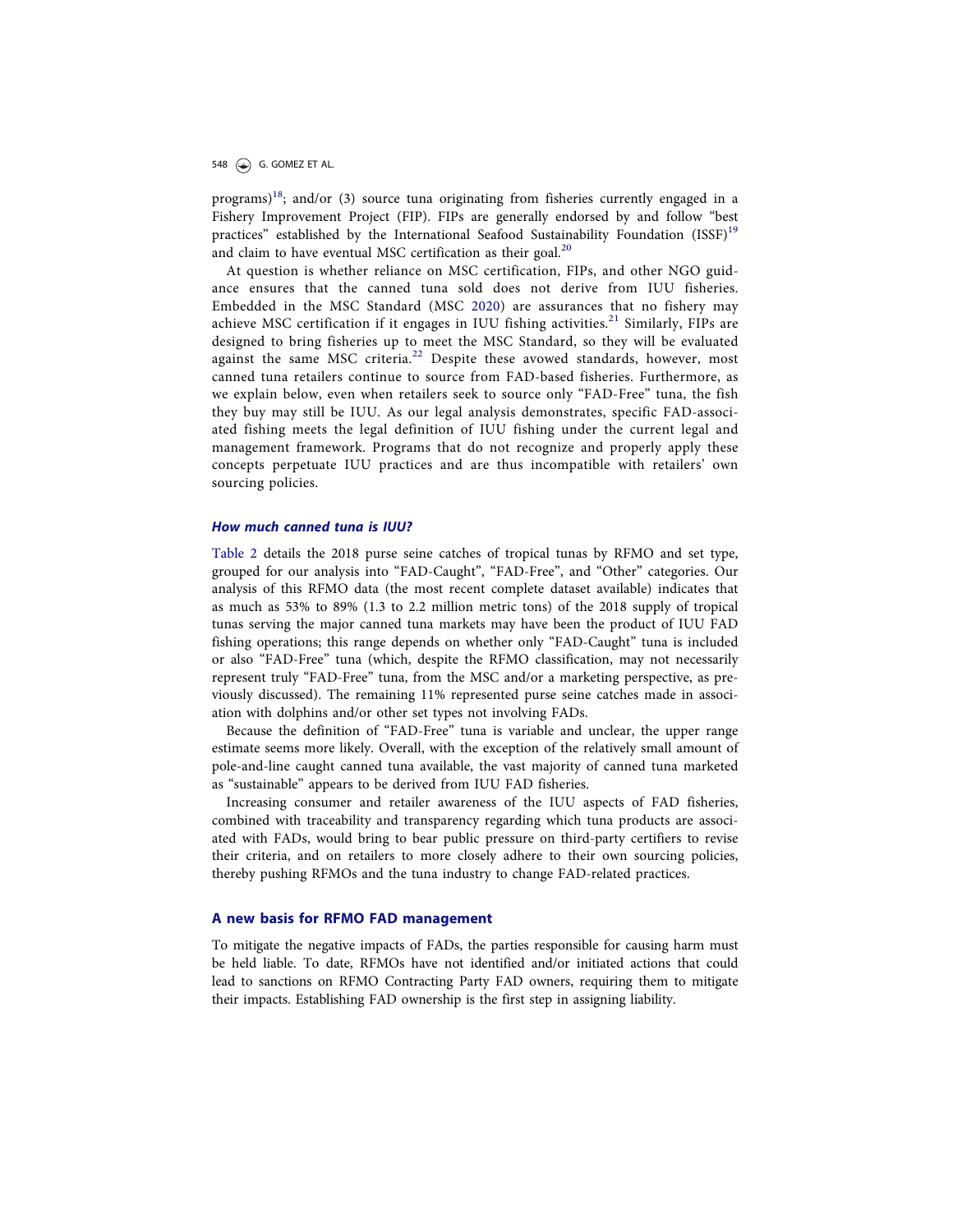Critical questions around FAD ownership definitions are currently being debated by the JTRFWG, but no consensus has yet been reached (JTRFWG 2019).<sup>23</sup> In general, this group has focused on defining the FAD owner as the individual or company that deploys the FAD with satellite buoy attached and catches the aggregated fish, but these responsibilities are often delegated to fleet managers, vessel operators, or skippers, and widespread FAD turnover and piracy complicates ownership definitions. Nevertheless, effective FAD management requires an accurate and accepted definition of FAD ownership. Such a definition should encompass both the FAD structure and the satellite buoy and should establish clear legal liability for both vessel owner/operators and providers of satellite communication services, both of which, according to our legal analysis, engage in "fishing."

#### Assigning liability

With clarification of FAD ownership, each FAD could be exclusively associated with a specific tuna purse seine vessel through a FAD register linked to the RFMO vessel register.<sup>24</sup> The details of the registration scheme and associated requirements would determine its ultimate effectiveness, but we recommend that RFMOs incorporate the following considerations.

With RFMO FAD registers in place, RFMOs could approve resolutions requiring vessels to only set on their own RFMO-authorized and registered FADs. FADs with no clearly established ownership or that have not been duly registered would be considered IUU FADs, and vessels setting on these IUU FADs would risk inclusion in the RFMO's IUU Vessel List, with the associated market consequences. This would eliminate FAD piracy and serve as a powerful incentive to tuna vessel owners to acknowledge ownership, register their FADs, and assume liability.

RFMOs could benefit from a "FAD registration fee" to be charged to the FAD owners, the purpose of which would be to pay for an effective monitoring, control and surveillance (MCS) system and a compulsory observer program (both human and electronic monitoring) on each tuna vessel.

For enforcement purposes, owners of registered FADs and Service Providers should be obligated to provide to RFMOs real-time data on the location of each FAD and access to Vessel Monitoring System (VMS) data for the vessel. This process would take place under a very strict confidentiality structure.

FAD owners and Service Providers should be held equally responsible and liable for the use and impacts caused by their FADs, from the time the FAD with attached satellite buoy is deployed in the ocean to the time it is physically removed from the ocean. This would include responsibility for derelict FADs that are "ghost fishing" or damage sensitive habitats, beaches, or other habitats. Similarly, both parties would be responsible for obtaining authorization from a Coastal State in advance of their registered FADs drifting into or out of its fisheries jurisdictional zone. For this purpose, RFMOs could establish criteria to limit these events. As we discuss later, current technology is available that could track the movements of FADs and vessels in real time as they drift through EEZs, MPAs, or closed areas.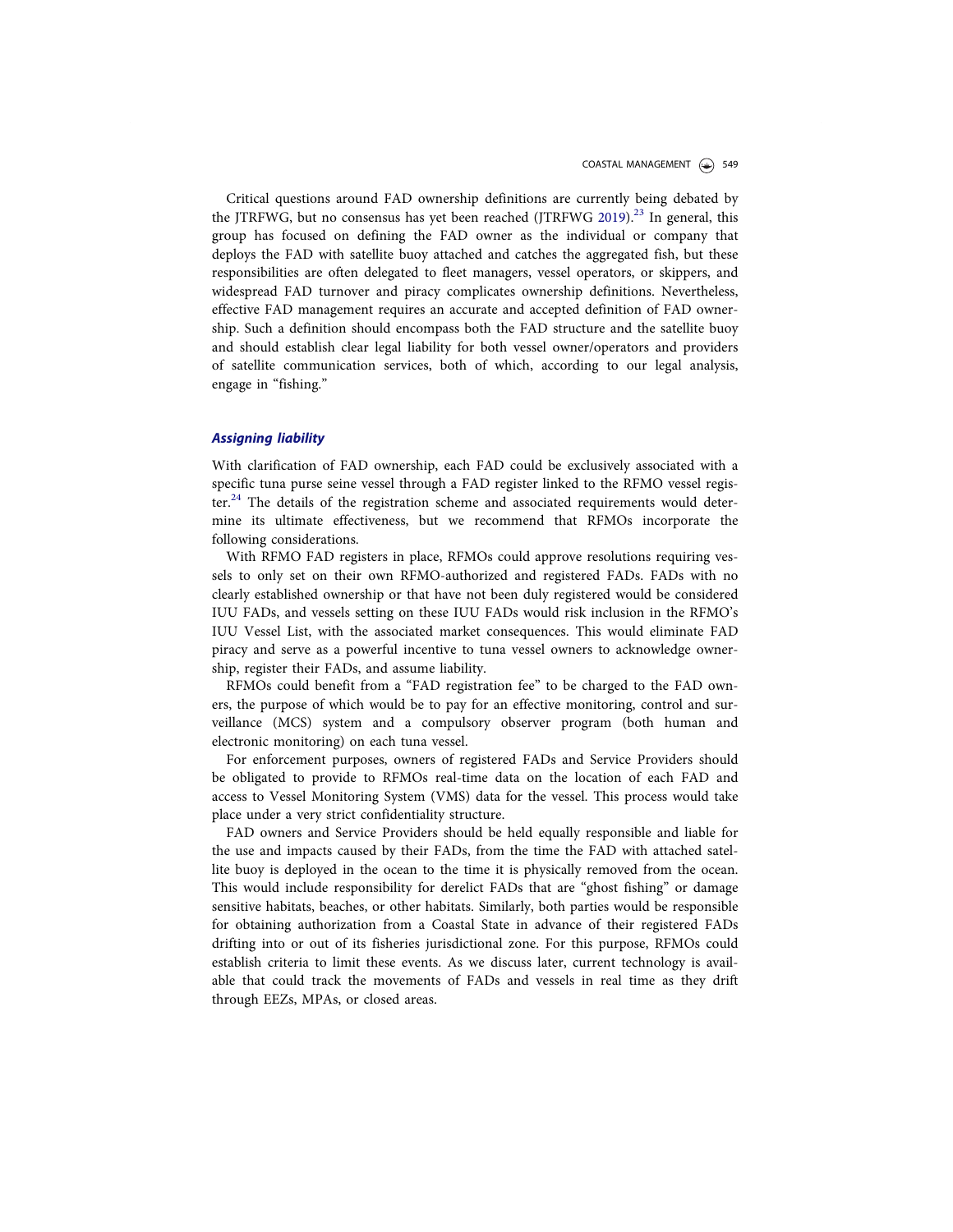Consequences for infractions could include significant fines by the RFMO, reduction in the total number of registered FADs the owner would be allowed to use in subsequent seasons, and if a pattern of suspicious activity is established, listing FAD owners/ vessels on the RFMO's IUU List.

The FAD and VMS data collected for MCS and enforcement purposes could reside outside the structure of the tuna RFMO. RFMOs could contract out these services to a third-party independent entity, such as OceanMind<sup>25</sup> or another organization with similar capabilities. This organization would be tasked with real-time collecting, processing, managing, and reporting critical registered FAD and vessel movement data to the RFMO and States when suspicious activity is detected that may constitute possible regulatory and/or management infringements. RFMOs could also use the information for market traceability purposes.

Technology is available today that could be used to monitor via satellite on a real-time basis and with a high degree of accuracy the location and movements of the FADs and of the vessels that use them. Using artificial intelligence, large quantities of data can be processed and analyzed, and reports can be automatically generated when an anomaly is detected, even to the point of identifying a vessel setting on a FAD that is not its own. This technology could be combined with observer data (human and electronic monitoring) to be used as critical data for scientific purposes as well as MCS and enforcement.

In the event that a FAD drifts into an MPA or the fisheries jurisdictional zone of a Coastal State on an unauthorized basis, the third-party independent contracted entity could immediately notify the RFMO and/or State into whose waters the FAD has entered and the Flag State of the vessel associated with the FAD in question. RFMOs and Coastal States could take action against violators, including penalties, seizure of FADs, and/or other deterrents.

#### Additional recommended RFMO/Coastal State FAD management measures

RFMOs may consider adopting the following types of measures and exploring the following tools to improve FAD management and limit FAD proliferation under the proposed scheme.

- ! Prohibiting converting natural floating objects into FADs via satellite buoy placement.
- Prohibiting FAD support vessels.
- ! Establishing FAD Mortality Limits (FMLs) per set (similar to the IATTC's Dolphin Mortality Limits [DMLs]) with respect to minimum target tuna sizes, maximum numbers of incidental kills of ETP species, or similar criteria. By adjusting the subsequent fishing season's FML, vessels could be rewarded for staying below their FML or penalized for exceeding it. As echosounder species and size identification technologies continue to improve, this could incentivize vessel operators to only make FAD sets when echosounder data or other observations indicate the aggregated tunas meet minimum size standards and/or to devise methods to release ETP species prior to brailing the fish into the vessel.
- ! Continuing to encourage tuna vessel operators to switch to non-entangling and biodegradable FADs through FML incentives or FAD registration requirements.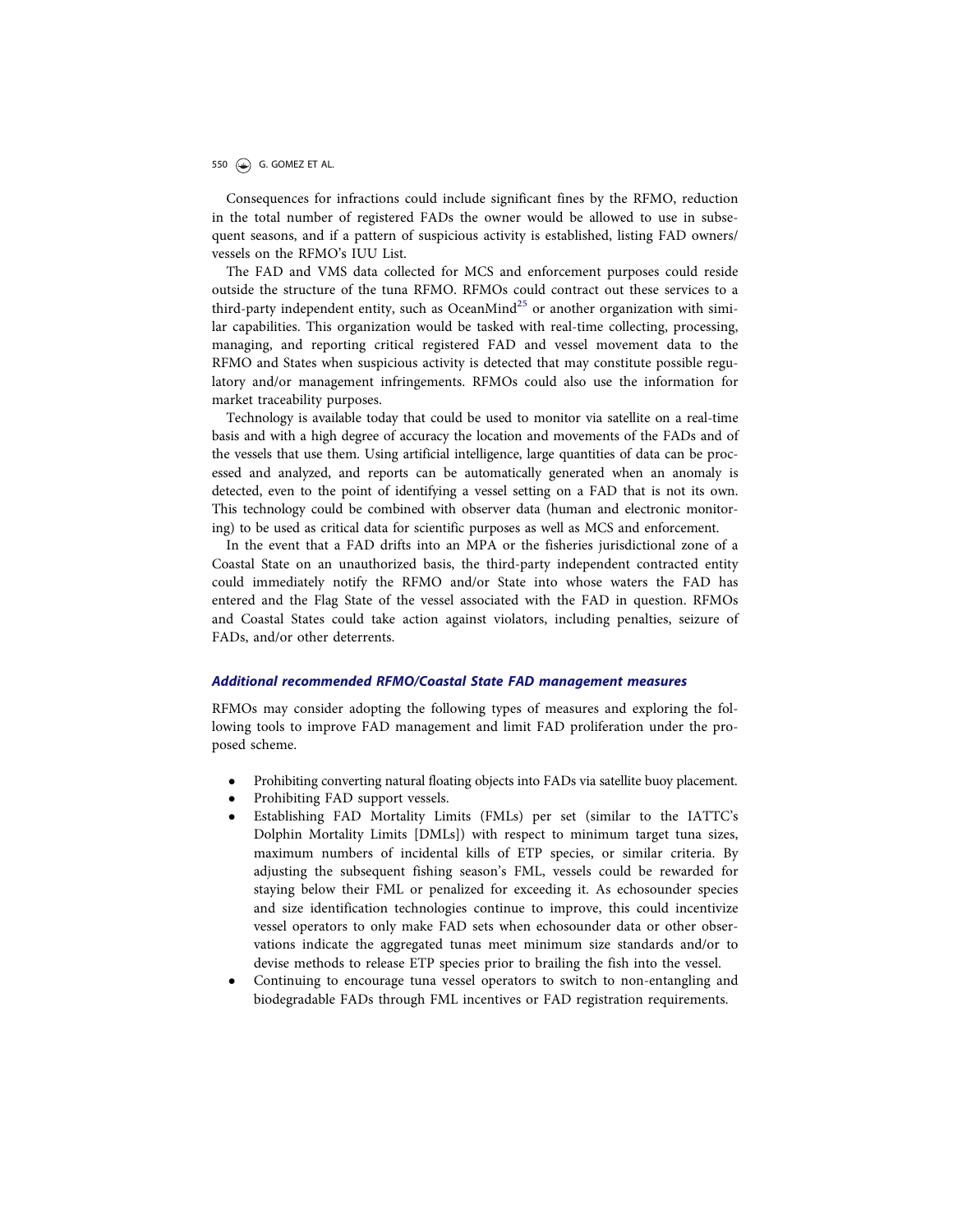- ! Identifying existing laws and agreements that define "fishing" using terms analyzed in this document to clarify the availability of existing tools to enforce against FADs that contravene conservation measures.
- ! Adopting definitions such as those in the IPOA that implicitly or explicitly define FADs as "fishing" to further enable FAD management and enforcement capabilities.

Port States could also take additional steps to implement the PSMA provisions pertaining to IUU enforcement.

## Conclusions: Likely impacts of FAD ownership registration and tracking

The intrinsic fishing nature of FADs operating within the context of existing RFMO conservation measures, national laws, and international agreements suggests that, from a legal and operational perspective, most or all deployed FADs may currently qualify as IUU fishing. RFMOs and Coastal States have the legal framework necessary to change this but are failing in managing FADs and mitigating their negative impacts.

A new approach of "legalizing" FADs by establishing RFMO FAD ownership registers and accompanying legal responsibility would provide needed transparency and the following benefits and impacts.

At the level of Vessel Owners and Service Providers:

- ! Vessel owners would likely experience higher costs due to FAD registration fees and FAD mitigations costs.
- ! FAD owners and Services Providers could limit their liability and costs by providing timely, accurate data to RFMOs through the independent monitoring entity and by exercising better control over deployed, abandoned and lost FADs.
- ! Long term stability of tuna resources would benefit vessel operators and Service Providers.

At the RFMO and Coastal State level:

- ! Registering and tracking individual FAD ownership through an independent entity would provide RFMOs with accurate, timely data on FADs for stock assessment, MCS, enforcement, and mitigation purposes.
- Registration fees, fines, and mitigation assessments would provide new revenue streams to devote to MCS, enforcement, and mitigation needs, and/or to support Coastal State economic development.

At the MSC level:

! A FAD ownership registration scheme and the inclusion of FADs in the Unit of Assessment would provide the MSC the ability to certify tuna fisheries under the proposed new standard (full trip basis), without having to separate FAD-Caught from FAD-Free tuna sets.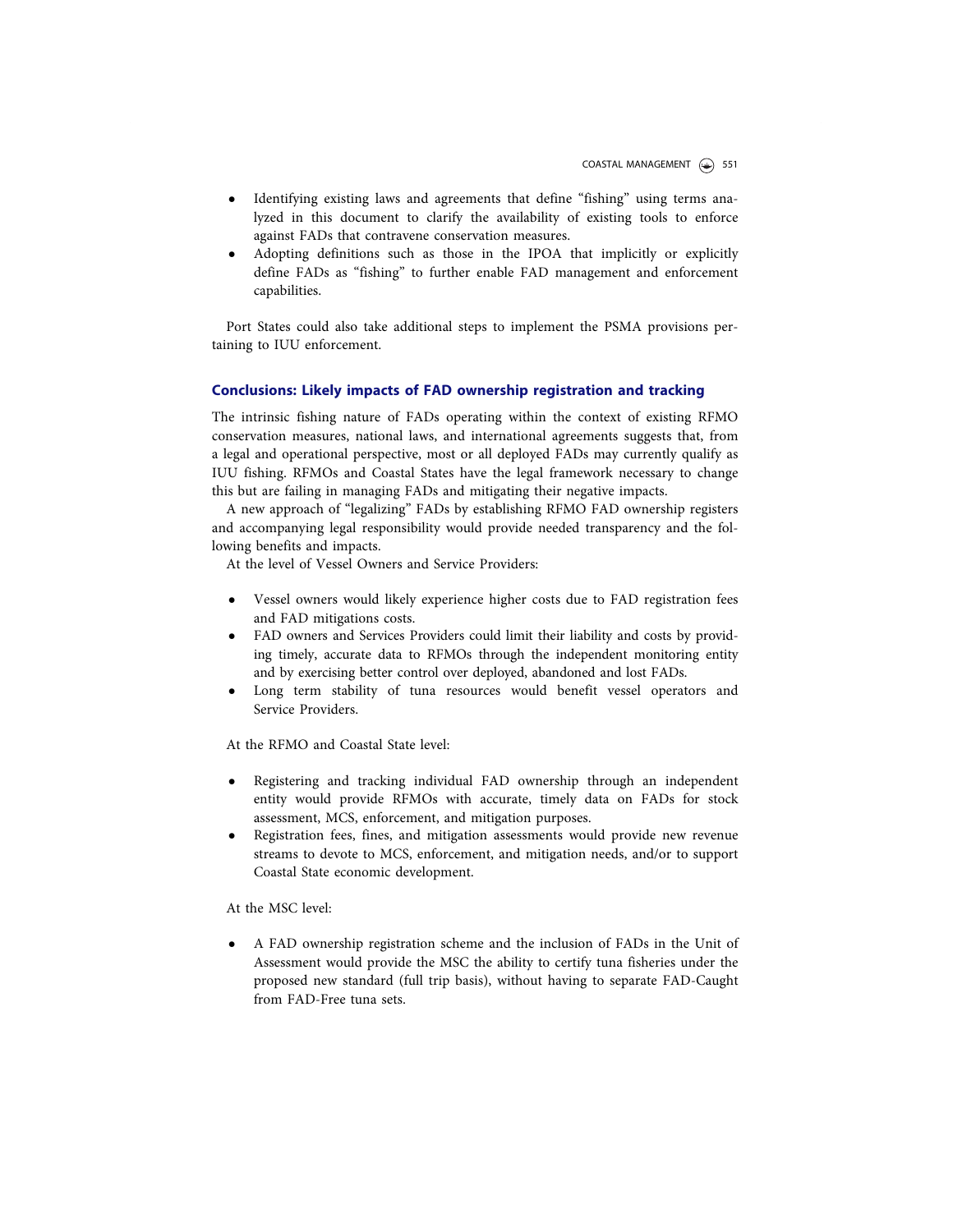- ! FAD ownership registration would end the current MSC practice of certifying fisheries engaged in IUU FAD activities, against its own certification Standard.
- ! FAD ownership registration would provide the MSC with the possibility of certifying FAD-Caught tuna if MSC Principle 2 criteria are met via mitigation of negative impacts associated with FADs.
- ! MSC-certified FAD-related fisheries may be required to implement Action Plans to mitigate overall FAD ecosystem impacts to satisfy certification conditions. This would particularly benefit ETP species.

At the Retail level:

- Retailers could be confident that the available tuna purse seine supply is not IUU.
- Retailers could decide whether to continue distinguishing between "FAD-Caught" or "FAD-Free" tuna, knowing that negative FAD impacts are being mitigated.
- Retailers would have increased leverage over tuna producers and processors to ensure they comply with the RFMOs' new FAD ownership tracking system, and over FIPs fisheries to compel them to comply with the MSC standard quickly.

At the Consumer level:

- ! FAD ownership tracking would end misleading retailers' claims of offering consumers MSC-certified FAD-Free canned tuna products when those products are not presently satisfying IUU or MSC sustainability requirements.
- Consumers could experience higher retail prices due to the industry passing on FAD mitigation costs, but tuna in the market would be truly sustainable and legally caught.

Acknowledgement of the inherent IUU nature of most FAD fisheries and the implementation of a system of registration and real-time tracking of FAD ownership and responsibility could put industry and management practices on a course to long-term protection of tuna resources, the ocean ecosystem, and consumers.

#### **Notes**

- 1. The major market species are: Skipjack (Katsuwonus pelamis), Yellowfin (Thunnus albacares), Bigeye (Thunnus obesus), Albacore (Thunnus alalunga), and Bluefin (Thunnus thynnus, Thunnus orientalis, or Thunnus maccoyii). The first three are considered tropical tunas.
- 2. "Ghost fishing" describes the activities of fishing gear that has been lost, abandoned, or discarded in the marine environment and continues to trap and kill fish, crustaceans, marine mammals, sea turtles, or seabirds (Smolowitz 1978). Unlike monitored FADs, FAD "ghost fishing" mortality cannot be easily observed and managed.
- 3. In addition, roughly 400,000 metric tons were caught by pole and line vessels worldwide in 2018; approximately 40% of their catches (or 160,000 MT) were also destined for canning, while the remainder was consumed primarily in the local markets of Indonesia, Maldives and Japan in other forms (John Burton, Chairman, International Pole and Line Foundation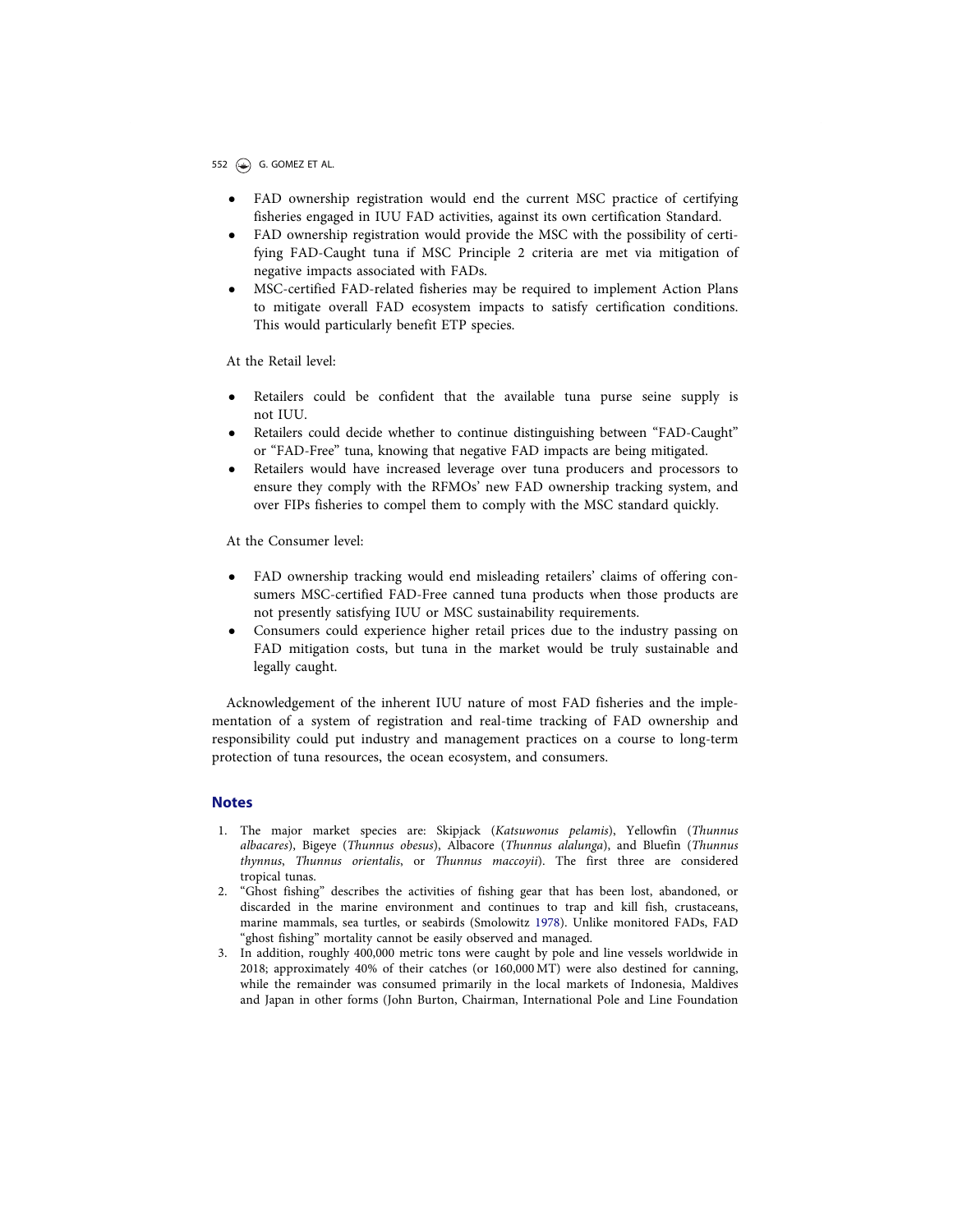[\(http://ipnlf.org\)](http://ipnlf.org), personal communication May 2020). Catches by other gears such as longline are not usually destined for major canned tuna markets.

- 4. Catch data compiled by the authors from downloadable tuna RFMO databases: IATTC, Public PSTunaSet Type; ICCAT, t2cePS91-18bySchool.xlsx; IOTC, https://iotc.org/data/ datasets/latest/CESurface; WCPFC, <https://www.wcpfc.int/doc/purse-seine-yearmonth> Purse\_ Seine CSV. All data accessed May 20, 2020.
- 5. Manufacturers of smart satellite buoys and echosounders are actively working to improve their capabilities for clearly identifying the size and species composition aggregated under FADs.
- 6. Four companies manufacture satellite buoys and provide satellite communication services to the tuna vessel owners/operators: Satlink ([https://www.satlink.es/en/smart-buoys/satlink-isl](https://www.satlink.es/en/smart-buoys/satlink-isl-buoy/)[buoy/](https://www.satlink.es/en/smart-buoys/satlink-isl-buoy/)), Zunibal [\(https://zunibal.com/en/\)](https://zunibal.com/en/), and Marine Instruments ([https://www.](https://www.marineinstruments.es) [marineinstruments.es\)](https://www.marineinstruments.es) in Spain and Kato [\(http://www.manufacturers.com.tw/showroom-](http://www.manufacturers.com.tw/showroom-5752-2-5-0000106816-0.php)[5752-2-5-0000106816-0.php\)](http://www.manufacturers.com.tw/showroom-5752-2-5-0000106816-0.php) in Taiwan.
- 7. These numbers differ from Escalle et al. (2019), which estimates that in the west/central Pacific only: "51.8% of FADs were lost; 10.1% were retrieved; 6.7% were beached; 14.0% were deactivated by the fishing company and left drifting unmonitored at sea; and 15.4% were sunk, stolen, or with a malfunctioning buoy."
- 8. Alternatively, in the case of the MSC-certified FAD-Free tuna of the Parties to the Nauru Agreement (PNA; <https://www.pnatuna.com/content/nauru-agreement>) countries, the MSC has accepted the concept of certifying the FAD-Free status of a load of tuna based on the observed size of the tunas and evaluation of the associated bycatch species at the time the catch is unloaded at the cannery (Brownjohn 2020). This, however, requires maintenance of a strong PNA chain of custody from the time the fish is caught, through transshipping, until the fish is finally unloaded.
- 9. The exceptions are the Eastern Pacific tuna fisheries on dolphins and a small New Zealand fishery that operates four months per year and does not deploy or set on FADs.
- 10. Support vessels are referred to as "supply vessels" by the Indian Ocean Tuna Commission.
- 11. NOAA Notices of Violation (NOAA Office of General Counsel 2020; https:// www.gc.noaa.gov/enforce-office7.html). For example, see Case 34 of the Charged Cases and Cases 14 and 15 of the Settled Cases in the 2018 list of notices at [https://www.gc.noaa.gov/](https://www.gc.noaa.gov/documents/2018/Enforcement-Actions-12032018.pdf) [documents/2018/Enforcement-Actions-12032018.pdf.](https://www.gc.noaa.gov/documents/2018/Enforcement-Actions-12032018.pdf)
- 12. In addition, the Commission for the Conservation of Southern Bluefin Tuna (CCSBT) manages three non-tropical species not addressed in this paper.
- 13. For example, the IATTC has established fishing capacity limits, a 72-day seasonal closure, and 31-day time/areas closure for the area known as "El Corralito"; the WCPFC has a 3 month FAD closure for all areas, a two-month closure on the High Seas, and limitations on the numbers of days tuna vessels can fish; ICCAT has a two-month time/area closure for FADs; and the IOTC does not have closures.
- 14. Taking the IATTC as an example, see IATTC Review of Data [\(https://www.iattc.org/](https://www.iattc.org/Meetings/Meetings2020/SAC-11/FAD-05/_English/FAD-05-PRES_Review%20of%20data%20provided%20under%20Resolution%20C-19-01%20and%20C-17-02.pdf) [Meetings/Meetings2020/SAC-11/FAD-05/\\_English/FAD-05-PRES\\_Review%20of%20data%](https://www.iattc.org/Meetings/Meetings2020/SAC-11/FAD-05/_English/FAD-05-PRES_Review%20of%20data%20provided%20under%20Resolution%20C-19-01%20and%20C-17-02.pdf) [20provided%20under%20Resolution%20C-19-01%20and%20C-17-02.pdf](https://www.iattc.org/Meetings/Meetings2020/SAC-11/FAD-05/_English/FAD-05-PRES_Review%20of%20data%20provided%20under%20Resolution%20C-19-01%20and%20C-17-02.pdf)).
- 15. FAD management plans can be viewed at: WCPFC FAD Management Plans ([https://www.](https://www.wcpfc.int/folder/fad-management-plans) [wcpfc.int/folder/fad-management-plans](https://www.wcpfc.int/folder/fad-management-plans)); IOTC FAD Management Plans [\(https://iotc.org/](https://iotc.org/documents/fad-management-plans) [documents/fad-management-plans\)](https://iotc.org/documents/fad-management-plans); and Resolution 16-01 Tro, Annex 6. Page 32 of ICCAT FAD Management Plans [\(https://www.iccat.int/Documents/Recs/COMPENDIUM\\_ACTIVE\\_](https://www.iccat.int/Documents/Recs/COMPENDIUM_ACTIVE_ENG.pdf) [ENG.pdf\)](https://www.iccat.int/Documents/Recs/COMPENDIUM_ACTIVE_ENG.pdf).
- 16. Refer to: IATTC Resolution C-15-01of IATTC 89th Meeting [\(https://www.iattc.org/](https://www.iattc.org/PDFFiles/Resolutions/IATTC/_English/C-15-01-Active_Amends%20and%20replaces%20C-05-07%20IUU%20Vessel%20list.pdf) [PDFFiles/Resolutions/IATTC/\\_English/C-15-01-Active\\_Amends%20and%20replaces%20C-](https://www.iattc.org/PDFFiles/Resolutions/IATTC/_English/C-15-01-Active_Amends%20and%20replaces%20C-05-07%20IUU%20Vessel%20list.pdf)[05-07%20IUU%20Vessel%20list.pdf](https://www.iattc.org/PDFFiles/Resolutions/IATTC/_English/C-15-01-Active_Amends%20and%20replaces%20C-05-07%20IUU%20Vessel%20list.pdf)); IOTC IUU Vessel List ([https://www.iotc.org/iotc-iuu](https://www.iotc.org/iotc-iuu-list)[list](https://www.iotc.org/iotc-iuu-list)); WCPFC IUU Vessel List (<https://www.wcpfc.int/doc/cmm-2019-07>); and ICCAT IUU Vessel List ([https://www.iccat.int/en/IUUlist.html\)](https://www.iccat.int/en/IUUlist.html).
- 17. See Intrafish [\(https://www.intrafish.com/news/video-greenpeace-slams-princes-john-west](https://www.intrafish.com/news/video-greenpeace-slams-princes-john-west-over-fad-tuna/1-1-642067)[over-fad-tuna/1-1-642067\)](https://www.intrafish.com/news/video-greenpeace-slams-princes-john-west-over-fad-tuna/1-1-642067), Atuna.com ([https://atuna.com/pages/tuna-ngo-s\)](https://atuna.com/pages/tuna-ngo-s),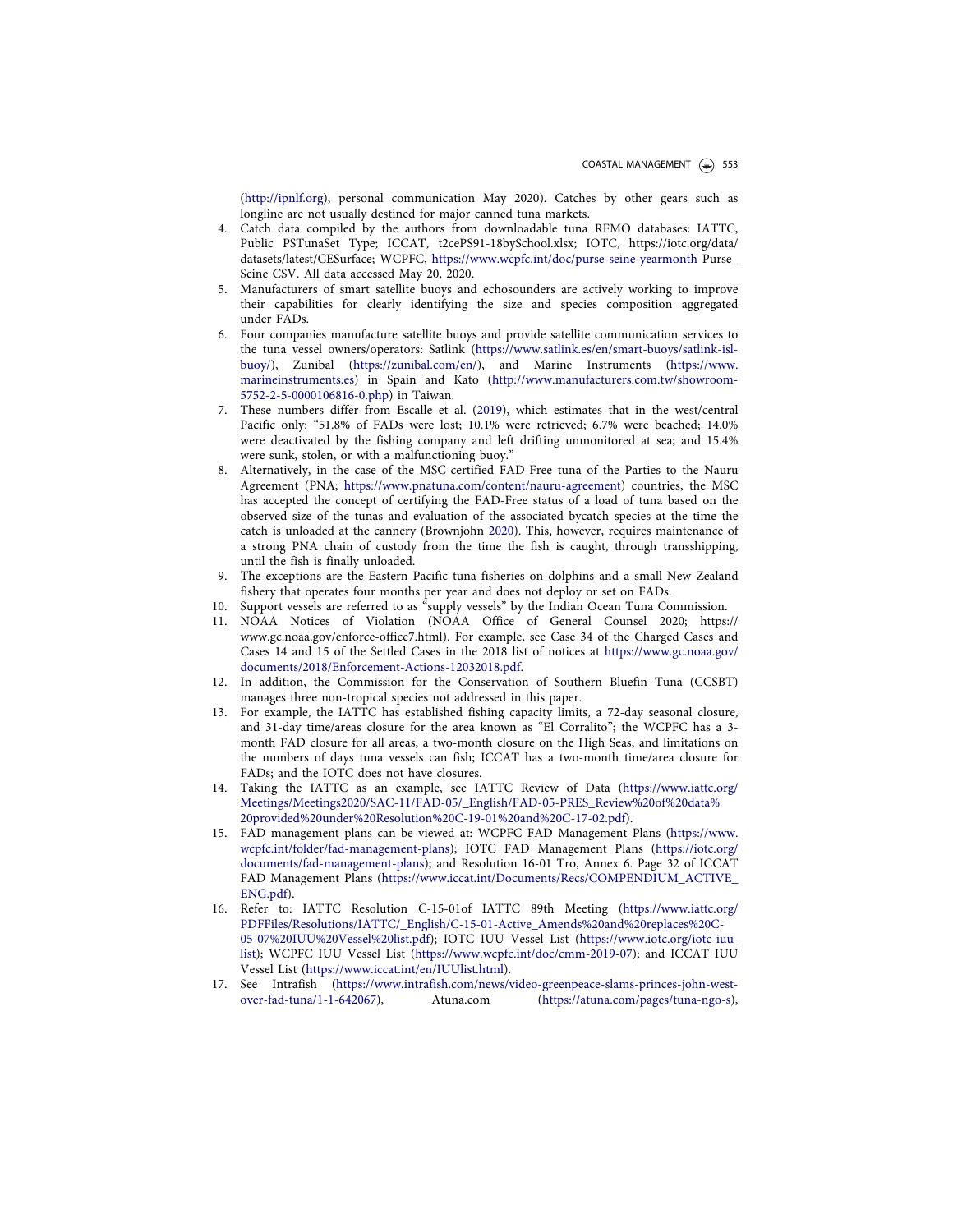UndercurrentNews.com [\(https://www.undercurrentnews.com/2014/11/28/wcpfc-meeting](https://www.undercurrentnews.com/2014/11/28/wcpfc-meeting-pew-calls-for-improved-fad-management-greenpeace-for-ban/)[pew-calls-for-improved-fad-management-greenpeace-for-ban/\)](https://www.undercurrentnews.com/2014/11/28/wcpfc-meeting-pew-calls-for-improved-fad-management-greenpeace-for-ban/), Greenpeace ([https://www.](https://www.greenpeace.org/usa/oceans/tuna-guide/) [greenpeace.org/usa/oceans/tuna-guide/\)](https://www.greenpeace.org/usa/oceans/tuna-guide/), Huffpost ([https://www.huffpost.com/entry/best](https://www.huffpost.com/entry/best-cans-of-tuna_n_58f4e224e4b0da2ff8621293)[cans-of-tuna\\_n\\_58f4e224e4b0da2ff8621293](https://www.huffpost.com/entry/best-cans-of-tuna_n_58f4e224e4b0da2ff8621293)), and Fishwise [\(https://fishwise.org/press/ngo](https://fishwise.org/press/ngo-coalition-identifies-measures-to-protect-fisheries-observers/)[coalition-identifies-measures-to-protect-fisheries-observers/](https://fishwise.org/press/ngo-coalition-identifies-measures-to-protect-fisheries-observers/)) for examples.

- 18. To date, the MSC has certified 10 tuna purse seine fisheries and 3 are in the full assessment process. Of the certified fisheries, one is a fishery on dolphins; the remainder use FADs. Setting on FADs has been certified by the MSC for three fisheries: Echebastar in the Indian Ocean, and in the West-Central Pacific, the PNG Fishing Industry Association and the Western Pacific Sustainable Tuna Alliance. The remaining fisheries have been certified only for their sets on free-swimming schools ([https://fisheries.msc.org/en/fisheries/](https://fisheries.msc.org/en/fisheries/@?q=tuna&search=)@@search?q= [tuna&search](https://fisheries.msc.org/en/fisheries/@?q=tuna&search=)=). Starting in September 2020, the MSC requires that the entirety of each and every fishing trip, including all of its sets (whether on FADs or free-swimming schools), be assessed for certification (MSC 2020).
- 19. For ISSF "best practices," see Restrepo et al. (2019) and ISSF Best Practices ([https://iss](https://iss-foundation.org/download-monitor-demo/download-info/rfmo-best-practices-snapshot-2020-fad-management/)[foundation.org/download-monitor-demo/download-info/rfmo-best-practices-snapshot-2020](https://iss-foundation.org/download-monitor-demo/download-info/rfmo-best-practices-snapshot-2020-fad-management/) [fad-management/\)](https://iss-foundation.org/download-monitor-demo/download-info/rfmo-best-practices-snapshot-2020-fad-management/). ISSF is an NGO whose membership is composed of most of the world's largest tuna processors, tuna brands, and tuna trading companies, representing an estimated 11,000 metric tons of daily tuna processing capacity. As of May 2020, there are 12 purse seine tuna fisheries engaged in FIPs (FIP Directory: [https://fisheryprogress.org/directory\)](https://fisheryprogress.org/directory). See also Tuna FIPs [\(https://iss-foundation.org/what-we-do/fisheries-improvement/tuna](https://iss-foundation.org/what-we-do/fisheries-improvement/tuna-fips/) $fins/$ ).
- 20. Additional sources of retailer policy guidance include the Sustainable Seafood Coalition Codes of conduct [\(https://www.sustainableseafoodcoalition.org/codes-of-conduct/\)](https://www.sustainableseafoodcoalition.org/codes-of-conduct/), the Global Seafood Sustainability Initiative (GSSI; [https://www.ourgssi.org\)](https://www.ourgssi.org), the Environmental Justice Foundation's Charter for Transparency [\(https://ejfoundation.org/news-media/were](https://ejfoundation.org/news-media/were-on-a-roll-ejfs-charter-for-transparency-gains-momentum-as-m-s-and-waitrose-sign-up)[on-a-roll-ejfs-charter-for-transparency-gains-momentum-as-m-s-and-waitrose-sign-up\)](https://ejfoundation.org/news-media/were-on-a-roll-ejfs-charter-for-transparency-gains-momentum-as-m-s-and-waitrose-sign-up), the Seafood Watch program of the Monterey Bay Aquarium [\(https://www.seafoodwatch.org\)](https://www.seafoodwatch.org), Earth Island Institute's "Dolphin Safe" criteria ([http://savedolphins.eii.org/campaigns/dsf\)](http://savedolphins.eii.org/campaigns/dsf), and Friends of the Sea FAD-Free Certification requirements ([https://friendofthesea.org\)](https://friendofthesea.org), among others.
- 21. MSC (2014), page 146. Among other criteria, the MSC standard establishes that the Unit of Assessment should be free from IUU catches of target (P1) species.
- 22. There are two types of FIPs, Comprehensive and Basic; the first establishes a certain date when the fishery is supposed to achieve MSC certification, whereas the second establishes a progressive path towards certification with flexible dates. (FisheryProgress.org FIP Progress Tracking Database: <https://fisheryprogress.org/resources/glossary>)
- 23. The JTRFWG is composed of scientists and experts involved in FAD issues in their respective regional RFMOs, as well as individuals from fishing companies, satellite buoy manufacturers, NGOs, government officials, and others.
- 24. The PNA has done this in the past and is considering expanding this concept (MRAG Asia Pacific 2018; Parties to the Nauru Agreement 2020).
- 25. OceanMind is a UK non-profit that uses satellites and artificial intelligence to support monitoring, control and surveillance (MCS) for management authorities and chain of custody compliance.

#### References

Amandè, M. J., N. Bez, N. Konan, H. Murua, D. Delgado, A. Molina, P. Chavance, and L. Dagorn. 2011. Areas with high bycatch of silky sharks (Carcharhinus falciformis) in the Western Indian Ocean purse seine fishery. IOTC Proceedings IOTC-2011-WPEB, Vol. 7. [https://www.iotc.org/sites/default/files/documents/proceedings/2011/wpeb/IOTC-2011-](https://www.iotc.org/sites/default/files/documents/proceedings/2011/wpeb/IOTC-2011-WPEB07-29.pdf) [WPEB07-29.pdf.](https://www.iotc.org/sites/default/files/documents/proceedings/2011/wpeb/IOTC-2011-WPEB07-29.pdf)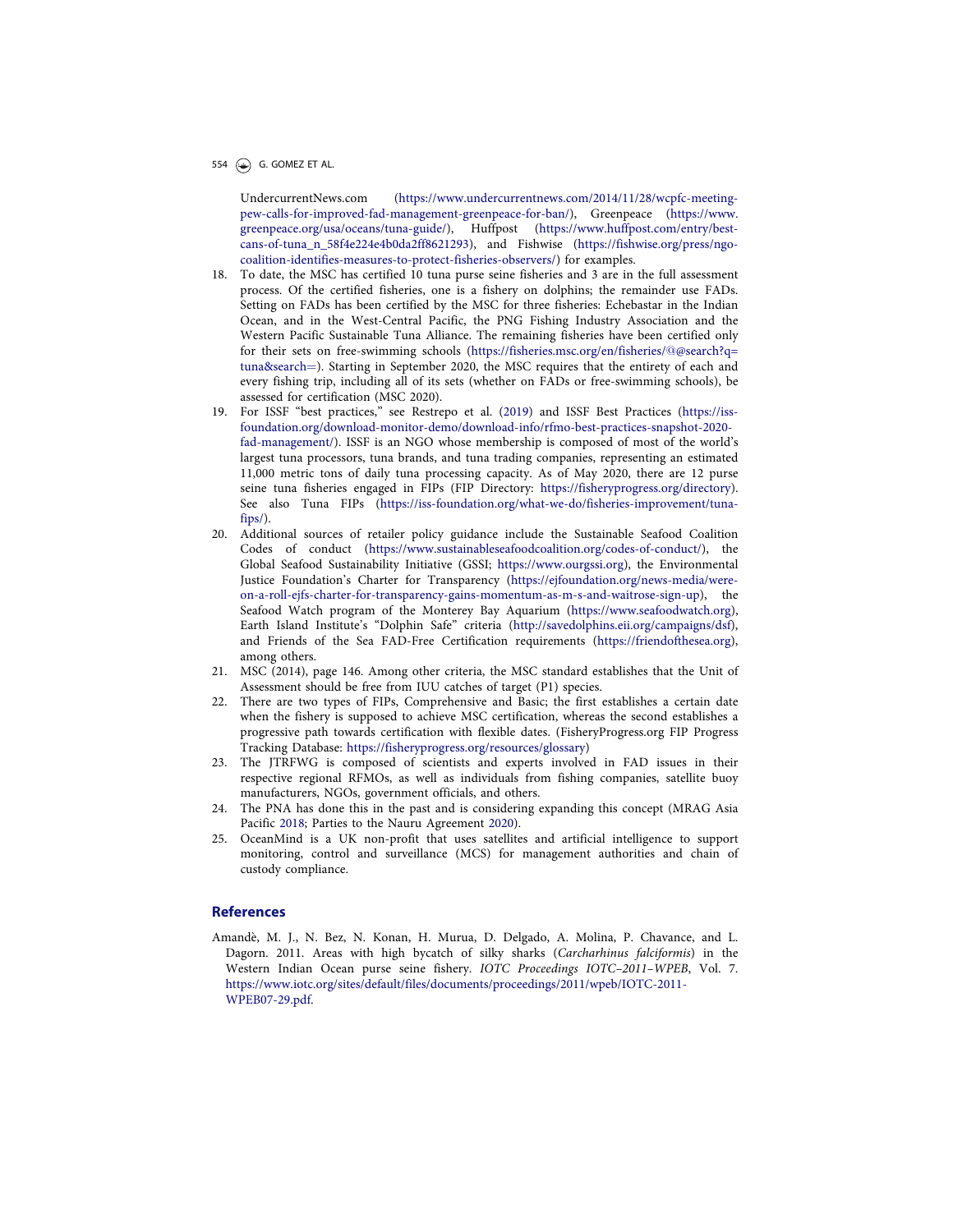- Anon. 2010. Urgent Cuts and Area Closures needed to Preserve tuna stocks and Protect Biodiversity. [Pohnpei, Federated States of Micronesia]: Western and Central Pacific Fisheries Commission (WCPFC). Scientific Committee Regular Session, Nuku'alofa, Tonga, 10-19 August 2010, 6th. 6 p. [https://www.spc.int/DigitalLibrary/Doc/FAME/Meetings/WCPFC/SC6/](https://www.spc.int/DigitalLibrary/Doc/FAME/Meetings/WCPFC/SC6/SC6-GREENPEACE.html) [SC6-GREENPEACE.html.](https://www.spc.int/DigitalLibrary/Doc/FAME/Meetings/WCPFC/SC6/SC6-GREENPEACE.html)
- Arias, A., and R. L. Pressey. 2016. Combatting illegal, unreported, and unregulated fishing with information: A case of probable illegal fishing in the tropical Eastern Pacific. Frontiers in Marine Science 3:13. doi: [10.3389/fmars.2016.00013](https://doi.org/10.3389/fmars.2016.00013)
- Atuna. 2017. RFMOs Working on "Confusing" FAD Definitions. [https://atuna.com/pages/rfmos](https://atuna.com/pages/rfmos-working-on-confusing-fad-definitions-2)[working-on-confusing-fad-definitions-2.](https://atuna.com/pages/rfmos-working-on-confusing-fad-definitions-2) Accessed September 29, 2020.
- Banks, R., and M. Zaharia. 2020. Characterization of the costs and benefits related to lost and/or abandoned fish aggregating devices in the Western and Central Pacific Ocean. Report produced by Poseidon Aquatic Resources Management Ltd for The Pew Charitable Trusts. [https://](https://www.consult-poseidon.com/fishery-reports/Poseidon_Pew1514_FAD%20final%20report_) [www.consult-poseidon.com/fishery-reports/Poseidon\\_Pew1514\\_FAD%20final%20report\\_](https://www.consult-poseidon.com/fishery-reports/Poseidon_Pew1514_FAD%20final%20report_) 270120.pdf.
- Barner, A. K., J. Lubchenco, C. Costello, S. D. Gaines, A. Leland, B. Jenks, S. Murawski, E. Schwaab, and M. Spring. 2015. Solutions for recovering and sustaining the bounty of the ocean: Combining fishery reforms, rights-based fisheries management, and marine reserves. Oceanography 25 (2):252–63. doi: [10.5670/oceanog.2015.51](https://doi.org/10.5670/oceanog.2015.51)
- Blasi, M. F., F. Roscioni, and D. Mattei. 2016. Interaction of loggerhead turtles (Caretta caretta) with traditional fish aggregating devices (FADs) in the Mediterranean Sea. Herpetological Conservation and Biology 11:386–401. [http://www.herpconbio.org/Volume\\_11/Issue\\_3/Blasi\\_](http://www.herpconbio.org/Volume_11/Issue_3/Blasi_etal_2016.pdf) [etal\\_2016.pdf](http://www.herpconbio.org/Volume_11/Issue_3/Blasi_etal_2016.pdf).
- Brownjohn, M. 2020. Personal communication. July 30.
- Castro, C.,. K. Van Waerebeek, D. C. Ardenas, and J. J. Alava. 2020. Marine mammals used as bait for improvised fish aggregating devices in marine waters of Ecuador, eastern tropical Pacific. Endangered Species Research 41:289–302. doi: [10.3354/esr01015](https://doi.org/10.3354/esr01015)
- Chanrachkij, I., and A. Loog-On. 2003. Preliminary report on ghost fishing phenomena by drifting FADs in eastern Indian Ocean. SEAFDEC, Samut Prakan. [https://www.iotc.org/documents/](https://www.iotc.org/documents/preliminary-report-ghostfishing-phenomena-drifting-fads-eastern-indian-ocean) [preliminary-report-ghostfishing-phenomena-drifting-fads-eastern-indian-ocean](https://www.iotc.org/documents/preliminary-report-ghostfishing-phenomena-drifting-fads-eastern-indian-ocean).
- Chanrachkij, I., S. Siriraksophon, and A. Loog-On. 2009. Modifying the drifting fish aggregating devices to mitigate sea turtle mortality: A SEAFDEC initiative. Secretariat, Southeast Asian Fisheries Development Center. [http://repository.seafdec.org/bitstream/handle/20.500.12066/796/](http://repository.seafdec.org/bitstream/handle/20.500.12066/796/sp7-3%20mitigate%20sea%20turtle%20mortality.pdf?sequence=1&isAllowed=y) [sp7-3%20mitigate%20sea%20turtle%20mortality.pdf?sequence=1&isAllowed=y](http://repository.seafdec.org/bitstream/handle/20.500.12066/796/sp7-3%20mitigate%20sea%20turtle%20mortality.pdf?sequence=1&isAllowed=y).
- Dagorn, L., and P. Freon. 1999. Tropical tuna associated with floating objects: A simulation study of the meeting point hypothesis. Canadian Journal of Fisheries and Aquatic Sciences 56 (6): 984–93. [https://search.proquest.com/docview/219333473?accountid=14784.](https://search.proquest.com/docview/219333473?accountid=14784)
- Dagorn, L., K. N. Holland, V. Restrepo, and G. Moreno. 2013. Is it good or bad to fish with FADs? Fish and Fisheries 14 (3):391–415. doi: [10.1111/j.1467-2979.2012.00478.x](https://doi.org/10.1111/j.1467-2979.2012.00478.x)
- Dagorn, L., D. Pincock, C. Girard, K. Holland, M. Taquet, G. Sancho, D. Itano, and R. Aumeeruddy. 2007. Satellite-linked acoustic receivers to observe behavior of fish in remote areas. Aquatic Living Resources 20 (4):307–12. doi: [10.1111/j.1467-2979.2012.00478.x](https://doi.org/10.1111/j.1467-2979.2012.00478.x)
- Davies, T. K., C. C. Mees, and E. J. Milner-Gulland. 2014. The past, present and future use of drifting fish aggregating devices (FADs) in the Indian Ocean. Marine Policy 45:163–70. doi: [10.](https://doi.org/10.1016/j.marpol.2013.12.014) [1016/j.marpol.2013.12.014](https://doi.org/10.1016/j.marpol.2013.12.014)
- Defoe, J. 2004. National report of Dominica. In: Second Meeting of the WECAFC Ad Hoc Working Group on Sustainable Moored Fad Fishing, Guadeloupe, 5–10 July 2004, 3. p. FAO Fisheries Report No 683, Suppl., FAO, Rome. [http://www.fao.org/3/a-a1151e.pdf.](http://www.fao.org/3/a-a1151e.pdf)
- Eddy, C., R. Brill, and D. Bernal. 2016. Rates of at-vessel mortality and post-release survival of pelagic sharks captured with tuna purse seines around drifting fish aggregating devices (FADs) in the equatorial eastern Pacific Ocean. Fisheries Research 174:109–17. doi: [10.1016/j.fishres.](https://doi.org/10.1016/j.fishres.2015.09.008) [2015.09.008](https://doi.org/10.1016/j.fishres.2015.09.008)
- Escalle, L., D. Gaertner, P. Chavance, H. Murua, M. Simier, P. J. Pascual-Alayón, F. Ménard, J. Ruiz, F. Abascal, and B. Mérigot. 2019. Catch and bycatch captured by tropical tuna purse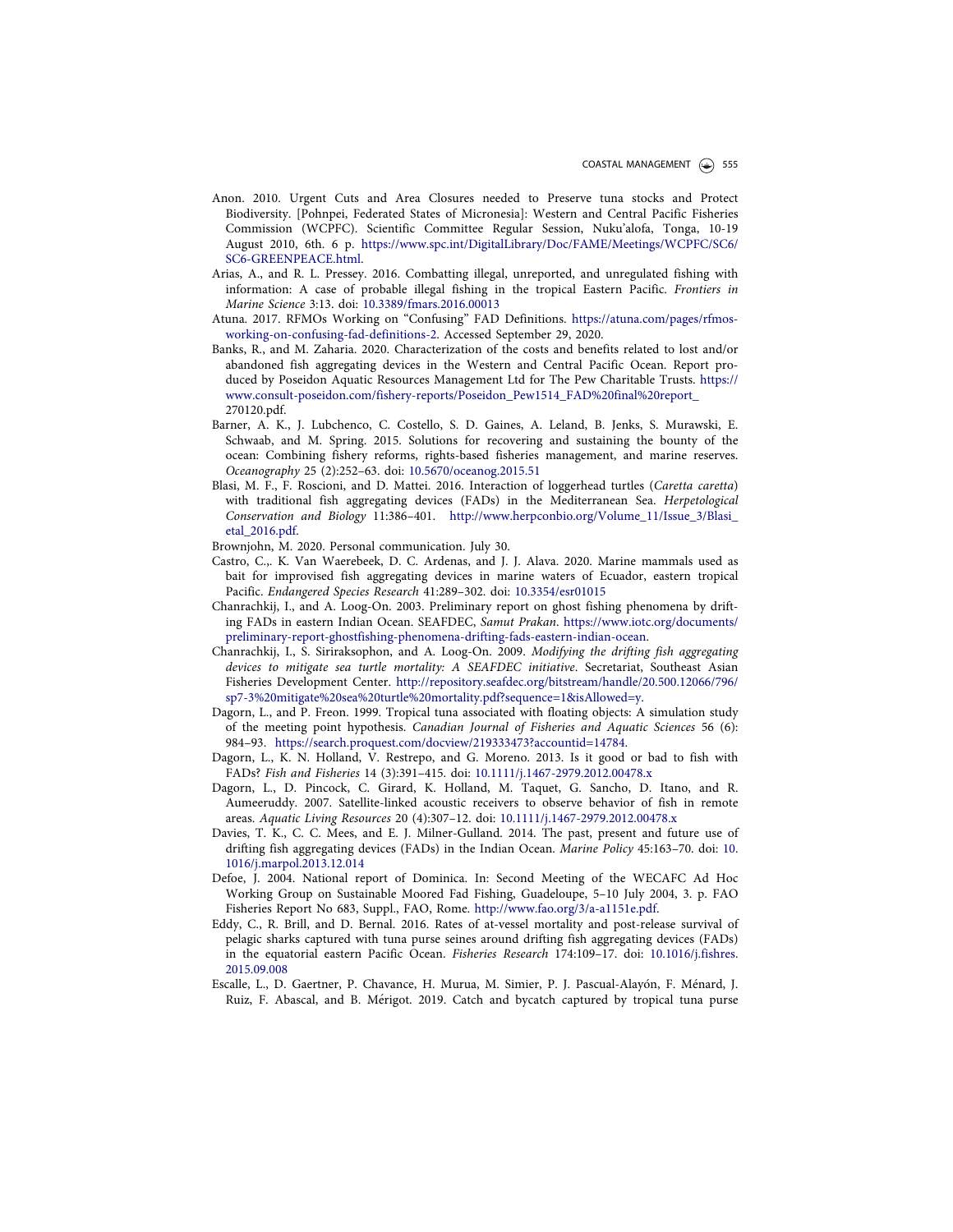556  $\left(\frac{1}{2}\right)$  G. GOMEZ ET AL.

seine fishery in whale and whale shark associated sets: Comparison with free school and FAD sets. Biodiversity and Conservation 28 (2):467–99. doi: [10.1007/s10531-018-1672-1](https://doi.org/10.1007/s10531-018-1672-1)

- Filmalter, J. D., M. Capello, J. L. Deneubourg, P. D. Cowley, and L. Dagorn. 2013. Looking behind the curtain: Quantifying massive shark mortality in fish aggregating devices. Frontiers in Ecology and the Environment 11 (6):291–6. doi: [10.1890/130045](https://doi.org/10.1890/130045)
- Fisher, R. 2013. Red snapper, vermilion snapper, yellowtail snapper—Gulf of Mexico/South Atlantic seafood recommendation. Monterey Bay Aquarium Seafood Watch; Monterey, CA: 2013. <https://Snapper-Gulf-of-Mexico-South-Atlantic.pdf>.
- Fonteneau, A., P. Pallares, and R. Pianet. 2000. A worldwide review of purse seine fisheries on FADs. In Pêche thonière et dispositifs de concentration de poissons, Caribbean-Martinique, October 15–19, 1999. <https://archimer.ifremer.fr/doc/00042/15278/12664.pdf>.
- Food and Agriculture Organization of the United Nations (FAO). 2020. Fish Aggregating Device (FAD). [http://www.fao.org/fishery/equipment/fad/en.](http://www.fao.org/fishery/equipment/fad/en) Accessed September 29, 2020.
- Food and Agriculture Organization of the United Nations (FAO). 2009. Agreement on Port State Measures to Prevent, Deter and Eliminate Illegal, Unreported and Unregulated Fishing (PSMA), opened for signature Nov. 22, 2009, 129 Stat. 664. [http://www.fao.org/port-state-measures/](http://www.fao.org/port-state-measures/background/en/) [background/en/.](http://www.fao.org/port-state-measures/background/en/)
- Food and Agriculture Organization of the United Nations (FAO). 2001. International plan of action to prevent, deter and eliminate Illegal, Unreported and unregulated fishing, 24 p. Rome. [http://www.fao.org/3/a-y1224e.pdf.](http://www.fao.org/3/a-y1224e.pdf)
- Gaertner, D., J. Ariz, N. Bez, S. Clermidy, G. Moreno, H. Murua, and M. Soto. 2015. Catch, effort, and ecosystem impacts of FAD-fishing (CECOFAD). Collective Volume of Scientific Papers ICCAT 71 (1):525–39. [https://www.iccat.int/Documents/CVSP/CV071\\_2015/n\\_1/](https://www.iccat.int/Documents/CVSP/CV071_2015/n_1/CV071010525.pdf) [CV071010525.pdf.](https://www.iccat.int/Documents/CVSP/CV071_2015/n_1/CV071010525.pdf)
- Gerrodette, T. 2009. The tuna-dolphin issue. Encyclopedia of Marine Mammals (2nd ed.). 1192. Amsterdam, NL: Academic Press Elsevier Inc. doi: [10.1016/B978-12-373553-9.00272-8](https://doi.org/10.1016/B978-12-373553-9.00272-8)
- Gershman, D., A. Nickson, and M. O'Toole. 2015. Estimating the use of FADs around the world: An updated analysis of the number of fish aggregating devices deployed in the ocean. Pew Environment Group 1–24. [https://www.pewtrusts.org/-/media/assets/2015/11/global\\_fad\\_report.](https://www.pewtrusts.org/-/media/assets/2015/11/global_fad_report) pdf.
- Gilman, E. L. 2011. Bycatch governance and best practice mitigation technology in global tuna fisheries. Marine Policy 35 (5):590–609. doi: [10.1016/j.marpol.2011.01.021](https://doi.org/10.1016/j.marpol.2011.01.021)
- GLOBEFISH. 2020. Frozen skipjack prices plummet to record lows but recovery in sight. [http://](http://www.fao.org/in-action/globefish/market-reports/resource-detail/en/c/1263856/) [www.fao.org/in-action/globefish/market-reports/resource-detail/en/c/1263856/.](http://www.fao.org/in-action/globefish/market-reports/resource-detail/en/c/1263856/) Accessed September 29, 2020.
- Gooding, R. M., and J. J. Magnuson. 1967. Ecological significance of a drifting object to pelagic fishes. Pacific Science 21 (4):486–97. [http://hdl.handle.net/10125/7839.](http://hdl.handle.net/10125/7839)
- Hall, M., and M. Roman. 2013. Bycatch and non-tuna catch in the tropical tuna purse seine fisheries of the world. Rome: Food and Agriculture Organization of the United Nations. [http://](http://www.fao.org/3/i2743e/i2743e.pdf) [www.fao.org/3/i2743e/i2743e.pdf.](http://www.fao.org/3/i2743e/i2743e.pdf)
- Hallier, J. P., and D. Gaertner. 2008. Drifting fish aggregation devices could act as an ecological trap for tropical tuna species. Marine Ecology Progress Series 353:255–64. doi: [10.3354/](https://doi.org/10.3354/meps07180) [meps07180](https://doi.org/10.3354/meps07180)
- Hanich, Q., R. Davis, G. Holmes, E. R. Amidjogbe, and B. Campbell. 2019. Drifting Fish Aggregating Devices (FADs): Deploying, soaking and setting–When is a FAD 'Fishing'? The International Journal of Marine and Coastal Law 34 (4):731–54. doi: [10.1163/15718085-](https://doi.org/10.1163/15718085-23441103) [23441103](https://doi.org/10.1163/15718085-23441103)
- Human Rights at Sea International Ltd. 2020. Independent report: Fisheries observer deaths at sea, human rights and the role and responsibilities of Fisheries Organizations, Vol. 43. Accessed September 18, 2020. [https://www.humanrightsatsea.org/wp-content/uploads/2020/07/](https://www.humanrightsatsea.org/wp-content/uploads/2020/07/HRAS_Abuse_of_Fisheries_Observers_REPORT_JULY-2020_SP_LOCKED-1.pdf) [HRAS\\_Abuse\\_of\\_Fisheries\\_Observers\\_REPORT\\_JULY-2020\\_SP\\_LOCKED-1.pdf](https://www.humanrightsatsea.org/wp-content/uploads/2020/07/HRAS_Abuse_of_Fisheries_Observers_REPORT_JULY-2020_SP_LOCKED-1.pdf) .
- Indian Ocean Tuna Commission (IOTC). 2019. Resolution 19/02 Procedures on a Fish Aggregating Devices (FADs) Management Plan. [https://www.iotc.org/cmm/resolution-1902](https://www.iotc.org/cmm/resolution-1902-procedures-fish-aggregating-devices-fads-management-plan) [procedures-fish-aggregating-devices-fads-management-plan](https://www.iotc.org/cmm/resolution-1902-procedures-fish-aggregating-devices-fads-management-plan).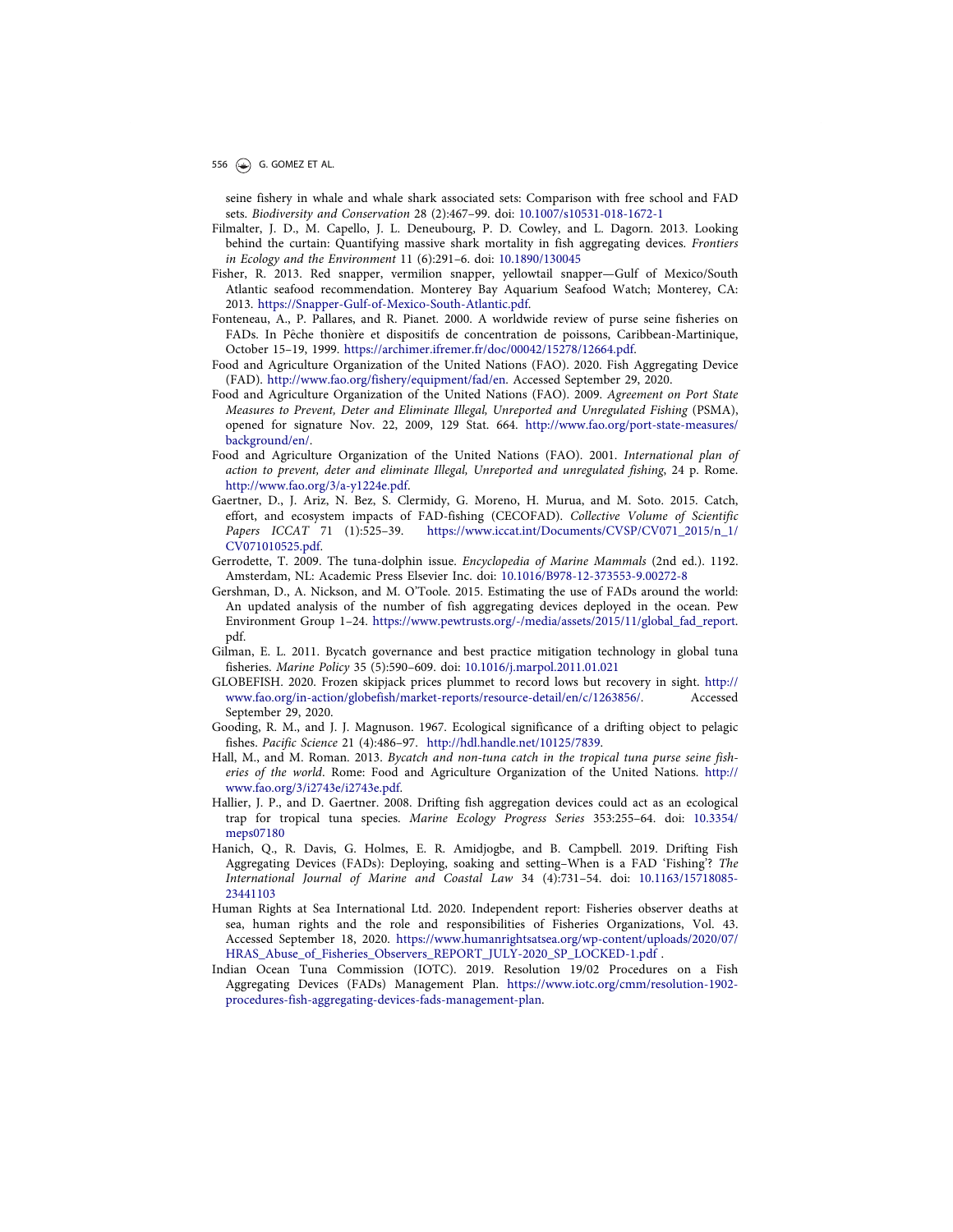- Inter-American Tropical Tuna Commission (IATTC). 1998. Agreement for the conservation of dolphins. [https://www.iattc.org/PDFFiles/AIDCP/\\_English/AIDCP\\_La%20Jolla%20Agreement.pdf.](https://www.iattc.org/PDFFiles/AIDCP/_English/AIDCP_La%20Jolla%20Agreement.pdf)
- Inter-American Tropical Tuna Commission (IATTC). 2010. Recommendation on a multiannual program for the conservation of tuna in the eastern Pacific Ocean in 2011-13. In 81st Meeting, Antigua, September 27–October 1. [https://www.iattc.org/PDFFiles/Resolutions/IATTC/\\_](https://www.iattc.org/PDFFiles/Resolutions/IATTC/_English/C-10-01_Recommendation%20on%20tuna%20conservation%202011-2013.pdf) [English/C-10-01\\_Recommendation%20on%20tuna%20conservation%202011-2013.pdf.](https://www.iattc.org/PDFFiles/Resolutions/IATTC/_English/C-10-01_Recommendation%20on%20tuna%20conservation%202011-2013.pdf)
- Inter-American Tropical Tuna Commission (IATTC). 2019. Scientific Advisory Committee, Tenth Meeting, Staff Document SAC-10-19, Staff Recommendations for Management and Data Collection. [http://www.iattc.org/Meetings/Meetings2019/SAC-10/Docs/\\_English/SAC-10-](http://www.iattc.org/Meetings/Meetings2019/SAC-10/Docs/_English/SAC-10-19_Staff%20recommendations%20to%20the%20Commission.pdf) [19\\_Staff%20recommendations%20to%20the%20Commission.pdf](http://www.iattc.org/Meetings/Meetings2019/SAC-10/Docs/_English/SAC-10-19_Staff%20recommendations%20to%20the%20Commission.pdf) .
- International Seafood Sustainability Foundation (ISSF). 2020. ISSF ProActive Vessel Register. Accessed May 20, 2020. [https://iss-foundation.org/pvr/public-pvr.php?.](https://iss-foundation.org/pvr/public-pvr.php?)
- Joint Tuna RFMO FAD Working Group (JTRFWG). 2019. Report of the 2nd Meeting of the Joint Tuna RFMOs Working Group on FADs: WCPFC-TCC15-2019-IP14. Pohnpei Federated States of Micronesia, 25 September–1 October 2019. [https://www.wcpfc.int/node/44095.](https://www.wcpfc.int/node/44095)
- Leadbitter, D., and R. Benguerel. 2014. Sustainable tuna Can the marketplace improve fishery management? Business Strategy and the Environment 23 (6):417–32. doi: [10.1002/bse.1794](https://doi.org/10.1002/bse.1794)
- Leroy, B., J. S. Phillips, S. Nicol, G. M. Pilling, S. Harley, D. Bromhead, S. Hoyle, S. Caillot, V. Allain, and J. Hampton. 2013. A critique of the ecosystem impacts of drifting and anchored FADs used by purse-seine tuna fisheries in the Western and Central Pacific Ocean. Aquatic Living Resources 26 (1):49–61. doi: [10.1051/alr/2012033](https://doi.org/10.1051/alr/2012033)
- Lopez, J., Roman, M. Cleridy, E. Lennert-Cody, M. N. Maunder, and N. Vogel. 2020. Floatingobject fishery indicators, IATTC. In 5th Meeting of the Ad Hoc Working Group on FADs, June 5. doi: [10.13140/RG.2.2.21748.17286](https://doi.org/10.13140/RG.2.2.21748.17286)
- Lubchenco, J., E. B. Cerny-Chipman, J. N. Reimer, and L. Simon A. 2016. The right incentives enable ocean sustainability successes and provide hope for the future. Proceedings of the National Academy of Sciences of the United States of America 113 (51):14507–14. doi: [10.1073/pnas.1604982113](https://doi.org/10.1073/pnas.1604982113)
- Marine Stewardship Council. 2014. MSC fisheries certification requirements and guidance version 2.0. MSC fisheries standard v 2.0, BOX GSA2: IUU Fishing, October. pp. 146. <https://www.Marine> Stewardship Council. 2018. Tuna, FADs and bycatch. November 8. Accessed September 29, 2020. <https://www.msc.org/en-us/media-center/blog/2018/11/09/tuna-fads-and-bycatch>.
- Marine Stewardship Council. 2020. MSC fisheries certification process version 2.2, March 25. [https://www.msc.org/docs/default-source/default-document-library/for-business/program-docu](https://www.msc.org/docs/default-source/default-document-library/for-business/program-documents/fisheries-program-documents/msc-fisheries-certification-process-v2-2.pdf?sfvrsn=9294350_7)[ments/fisheries-program-documents/msc-fisheries-certification-process-v2-2.pdf?sfvrsn=](https://www.msc.org/docs/default-source/default-document-library/for-business/program-documents/fisheries-program-documents/msc-fisheries-certification-process-v2-2.pdf?sfvrsn=9294350_7) [9294350\\_7](https://www.msc.org/docs/default-source/default-document-library/for-business/program-documents/fisheries-program-documents/msc-fisheries-certification-process-v2-2.pdf?sfvrsn=9294350_7).
- Maufroy, A., D. M. Kaplan, N. Bez, A. Delgado de Molina, H. Murua, L. Floch, and E. Chassot. 2017. Massive increase in the use of drifting Fish Aggregating Devices (dFADs) by tropical tuna purse seine fisheries in the Atlantic and Indian oceans. ICES Journal of Marine Science 74 (1):215–25. doi: [10.1093/icesjms/fsw175](https://doi.org/10.1093/icesjms/fsw175)
- Moir Clark, J., H. Duffy, J. Pearce, and C. C. Mees. 2015. Update on the catch and bycatch composition of illegal fishing in the British Indian Ocean Territory (BIOT) and a summary of abandoned and lost fishing gear. IOTC Working Party on Ecosystem and Bycatch (WPEB). [https://www.iotc.org/documents/update-catch-and-bycatch-composition-illegal-fishing-british](https://www.iotc.org/documents/update-catch-and-bycatch-composition-illegal-fishing-british-indian-ocean-territory-ukot)[indian-ocean-territory-ukot](https://www.iotc.org/documents/update-catch-and-bycatch-composition-illegal-fishing-british-indian-ocean-territory-ukot).
- Moreno, G., M. Herrera, and J. Moron. 2016. To FAD or not to FAD: A challenge to the Marine Stewardship Council and its Conformity Assessment Bodies on the use of Units of Assessment and Units of Certification for industrial purse seine tuna fisheries. Marine Policy 73:100–7. doi: [10.1016/j.marpol.2016.08.001](https://doi.org/10.1016/j.marpol.2016.08.001)
- MRAG Asia Pacific. 2018. PNA FAD Management Scheme, Executive summary. November 2018. [https://www.pnatuna.com/sites/default/files/ZN2469%20-%20PNA%20FAD%20Reports%](https://www.pnatuna.com/sites/default/files/ZN2469%20-%20PNA%20FAD%20Reports%20Consolidated.pdf) [20Consolidated.pdf.](https://www.pnatuna.com/sites/default/files/ZN2469%20-%20PNA%20FAD%20Reports%20Consolidated.pdf)
- NOAA Fisheries. 2020. Fishing Gear: Fish aggregating devices. Accessed September 29, 2020. <https://www.fisheries.noaa.gov/national/bycatch/fishing-gear-fish-aggregating-devices>.